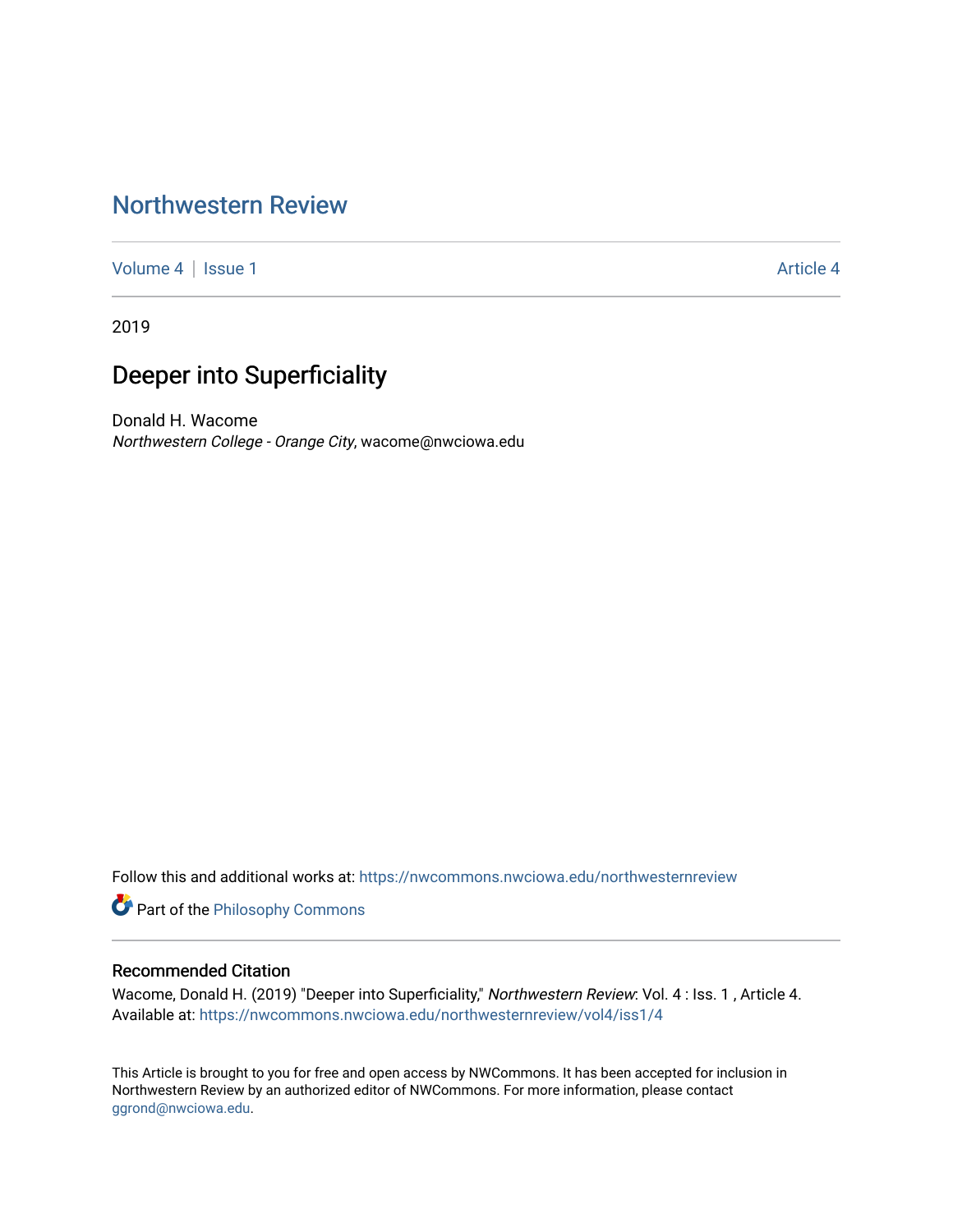## Deeper into Superficiality

#### **Abstract**

Science profoundly undermines our traditional self-conception, portraying humans not as categorically different than and superior to the rest of creation, but material things, the contingent product of vastly improbable natural processes. We are superficial features of the universe, not among its basic or necessitated constituents. For some, this threatens the conviction that we are made in God's Image. However, the author argues that God chose to create us but not to design us. The Christian faith, looking to God's nature and revealed purposes in creation, finds resources not merely to cope with the scientific erosion of the human self-image, but to integrate it into a richer story of our Creator and his creatures. By embracing our superficiality, we can better avoid the primal temptation to be like gods and instead focus on being God's, not gods.

#### About the Author

An encounter with Dutch Calvinist philosophy led Dr. Wacome to pursue a master's degree in philosophy and write his thesis in epistemology. He continued his studies at Duke, where he earned a doctorate and explored metaethical theory in his dissertation. Since he started teaching, his interests have focused on the philosophy of the mind and the philosophy of science, particularly their bearing on the relation of scientific naturalism and the Christian faith. Wacome has a strong interest in theology and remains interested in metaethics, as well as political philosophy, particularly in its classical liberal and libertarian manifestations.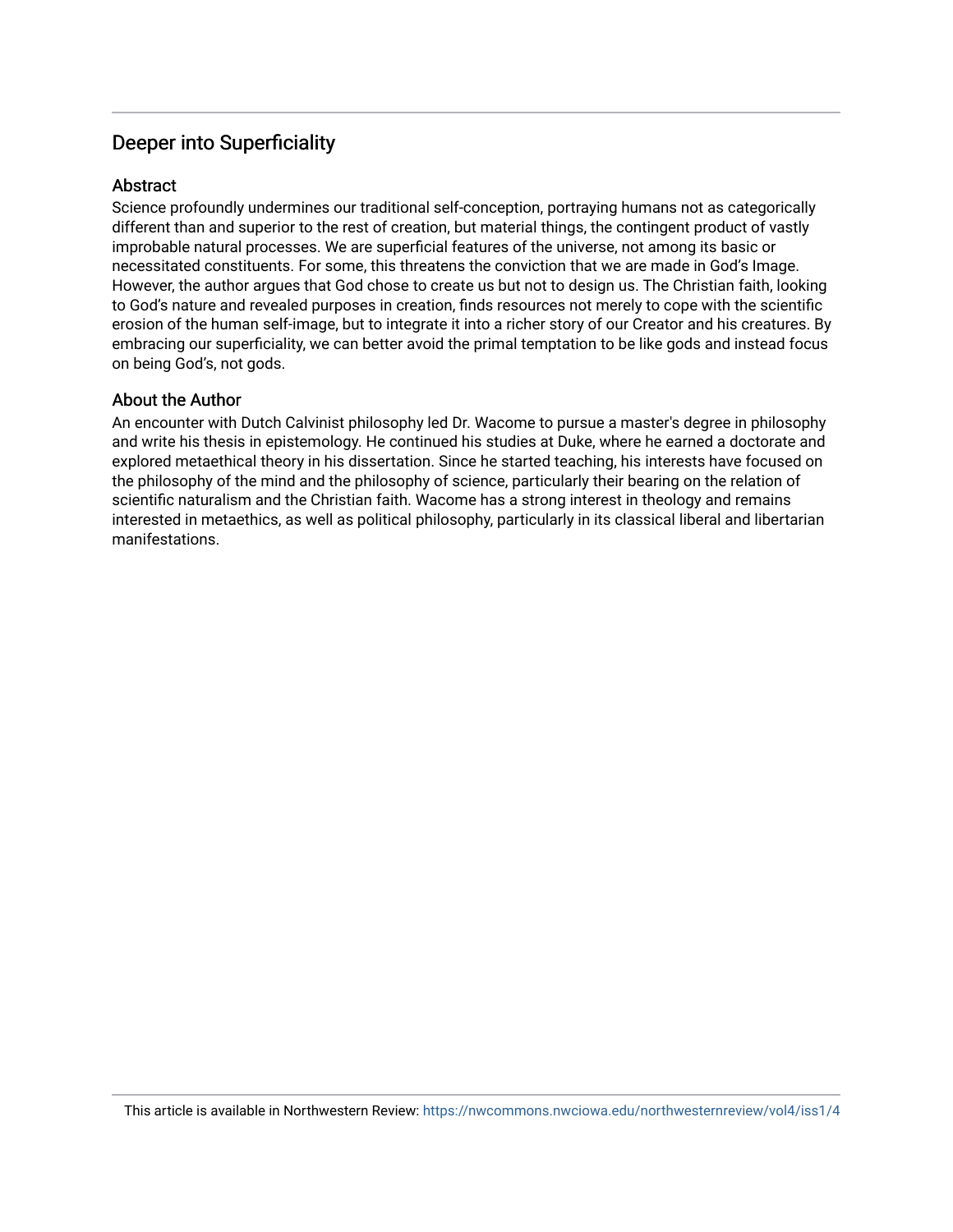#### *Northwestern Review,* **Vol. 4, Issue 1**

"Deeper into Superficiality" by Dr. Donald Wacome 1

### **Deeper into Superficiality**

by Donald Wacome, Ph.D.

We belong to the surface of the world, and apply to it the classifications which inform and permit our actions...the meaning of the world is enshrined in conceptions that science does not endorse...conceptions that grow in the thin topsoil of human discourse. Our perspective on the world is not sovereign, but a by-product of the evolutionary process which created us. Its authority stands always to be usurped by the imperial ambitions of scientific theory.  $\text{–Roger Scruton}^1$ 

We human beings are a part of nature—supremely complicated but unprivileged parts of the biosphere.  $\equiv$ Daniel Dennett<sup>2</sup>

#### **Introduction**

 $\overline{a}$ 

When it comes to the image we human beings have of ourselves and our place in the universe, all that is solid melts into the rising waters of scientific explanation. Where once we could conceive ourselves as utterly unique, occupying a very special place in the scheme of things, it is increasingly difficult to sustain this in face of what science tells us about our origins and nature. To borrow Roger Scruton's trope, the news is that we are superficial. Or, as a 1970s song propagated by *National Lampoon* put it, you are a fluke of the universe. From an objective point of view the universe would look pretty much the same if humans had never existed. The impulse to seek consolation by way of ignoring, evading, or denying this is understandable. It is,

<sup>1</sup> Roger Scruton, *Modern Philosophy: An Introduction and Survey* (London: Penguin, 1997), 240-241, 208.

<sup>2</sup> Daniel Dennett, forward to Ruth Garrett Millikan, *Language, Thought, and Other Biological Categories: New Foundations for Realism* (Cambridge, MA: MIT Press, 1984), ix.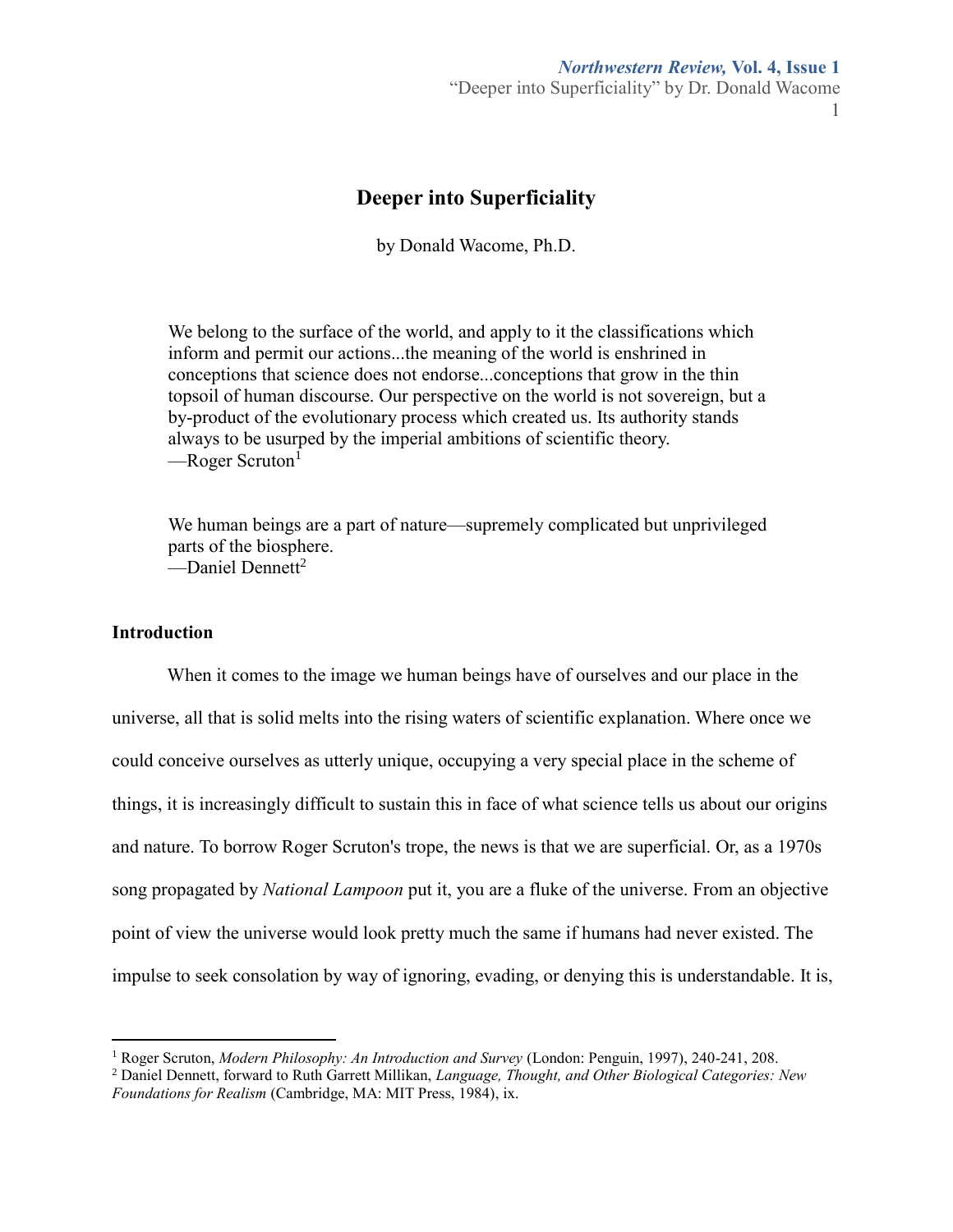$\mathcal{L}$ 

perhaps, especially understandable for those of us who adhere to the ancient faith in Christ. Our confession that we are made in the image of God was for centuries articulated with the conceptual resources of a pre-scientific world. It is a challenge to integrate the image of human beings on offer from contemporary science into the biblical affirmation that we are God's creatures. Many persons of faith, seeing this as impossible, carry on a heroic but to all appearances hopeless struggle to safeguard something essentially human from capture in the nets of scientific explanation and thus preserve our image of ourselves. Many others, acknowledging that science has undone the ancient human self-image, abandon the Christian faith as a vestige of the past, inextricably committed to a false picture of what we are.

This essay expresses the conviction that neither course is correct, and that there is a route to a robust account of our place as God's beloved creatures that is not merely consistent with the scientific picture, but enhanced by it. I will conclude this essay by suggesting a route to this happy outcome. To follow it is to delve more deeply into our superficiality and to come, at last, to the heart of the Christian Gospel. First I will briefly enumerate some of the many ways in which science has brought down our exalted self-image.

#### **Contingency**

The textbook history of early modern thought portrays the discovery that the Earth is one planet among others, orbiting a sun that is one star among countless others in a cosmos that has no center or privileged locations, as destroying the conceit that we occupy the center, and thus the most important, part of the universe. This is anachronistic, since the point of the ancient and medieval idea that modern astronomy overthrew is that the Earth occupies the bottom, and thus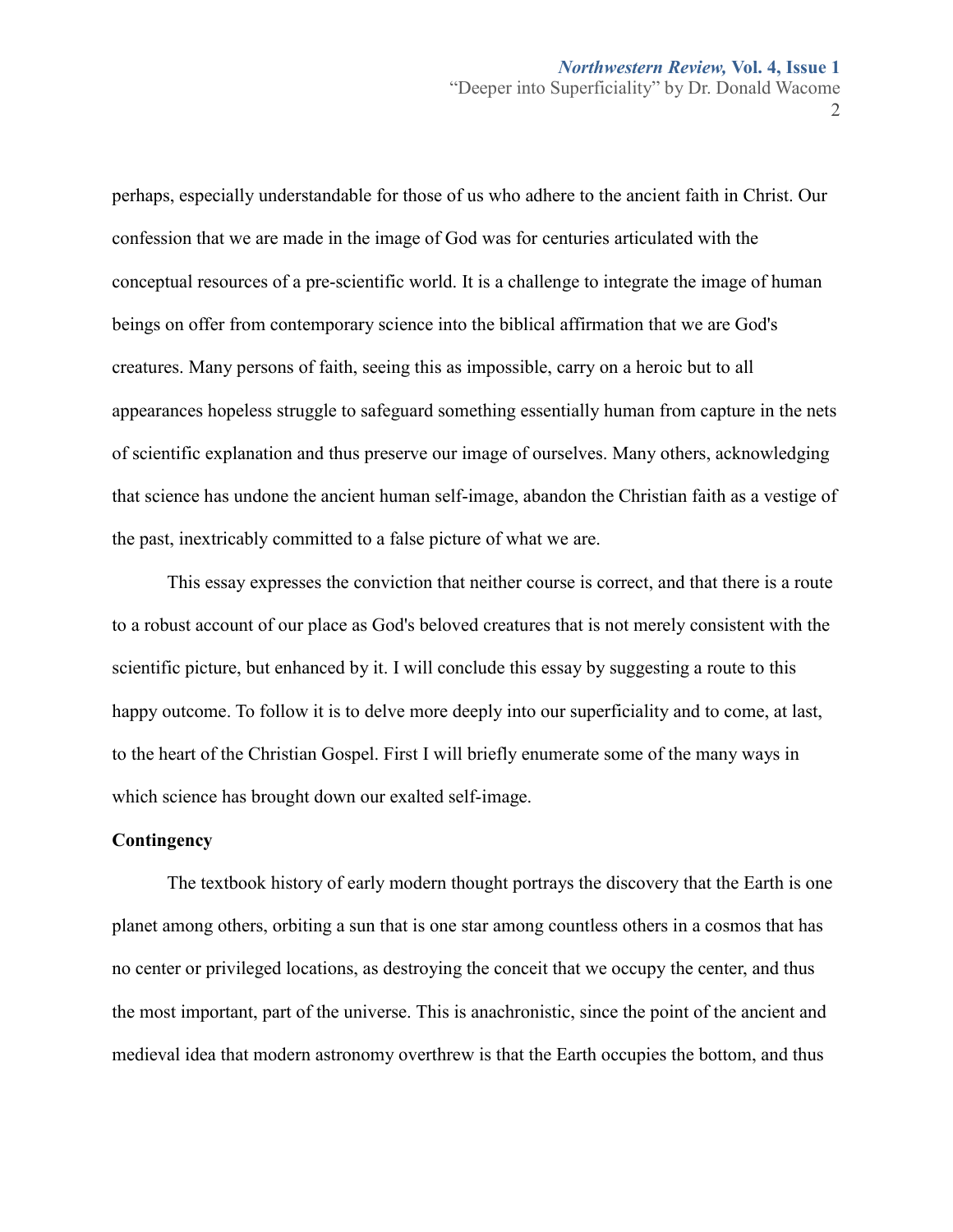3

the worst, part of the universe.<sup>3</sup> What was legitimately disconcerting was the parallel discovery of the vast size of the universe, with its implication that anything humanly imaginable is a negligible speck in it. Eventually, the daunting size of the universe was matched by the reaches of time. As Pascal said in his *Pensées*, "When I consider the short duration of my life, swallowed up in an eternity before and after, the little space I fill engulfed in the infinite immensity of spaces whereof I know nothing, and which know nothing of me, I am terrified. The eternal silence of the infinite spaces frightens me."<sup>4</sup>

We may soberly point out that however much the immense span of space and time beggars the imagination, a thing's size and duration has no bearing on its value. However, we should be more impressed by our place in the abstract space of possibilities. You and I, dear reader, are contingent—nothing in the nature of things guarantees our existence—and we are incredibly improbable. That we exist, rather than any number of other possible people, is a matter of sheer chance. To exist at all is to have won the greatest lottery of all. In contrast, MegaMillions is a sure thing. Had any number of things gone even slightly differently in the past, we would not exist. Had a different spermatozoon reached the ovum at which it aimed, some possible, but forever non-existent, sibling would now exist instead of you. Buffeted by Brownian motion, which is due to apparently inherently probabilistic quantum mechanical events, a spermatozoon's trajectory, and thus conception, is a chancy process. And, of course, who is conceived depends on the behavior of prospective parents, not just in the final intimate

<sup>&</sup>lt;sup>3</sup> In contrast, the new science portrayed the heavens as having no place for heaven, an abode of God, a real problem for traditional belief. See Robert Jenson, *Systematic Theology Volume I: The Triune God* (Oxford: Oxford University Press, 1997), 202.

<sup>4</sup> Blaise Pascal, *Pensées*, No. 205-206, trans.A. J. Krailsheimer (London: Penguin Classics, 1995).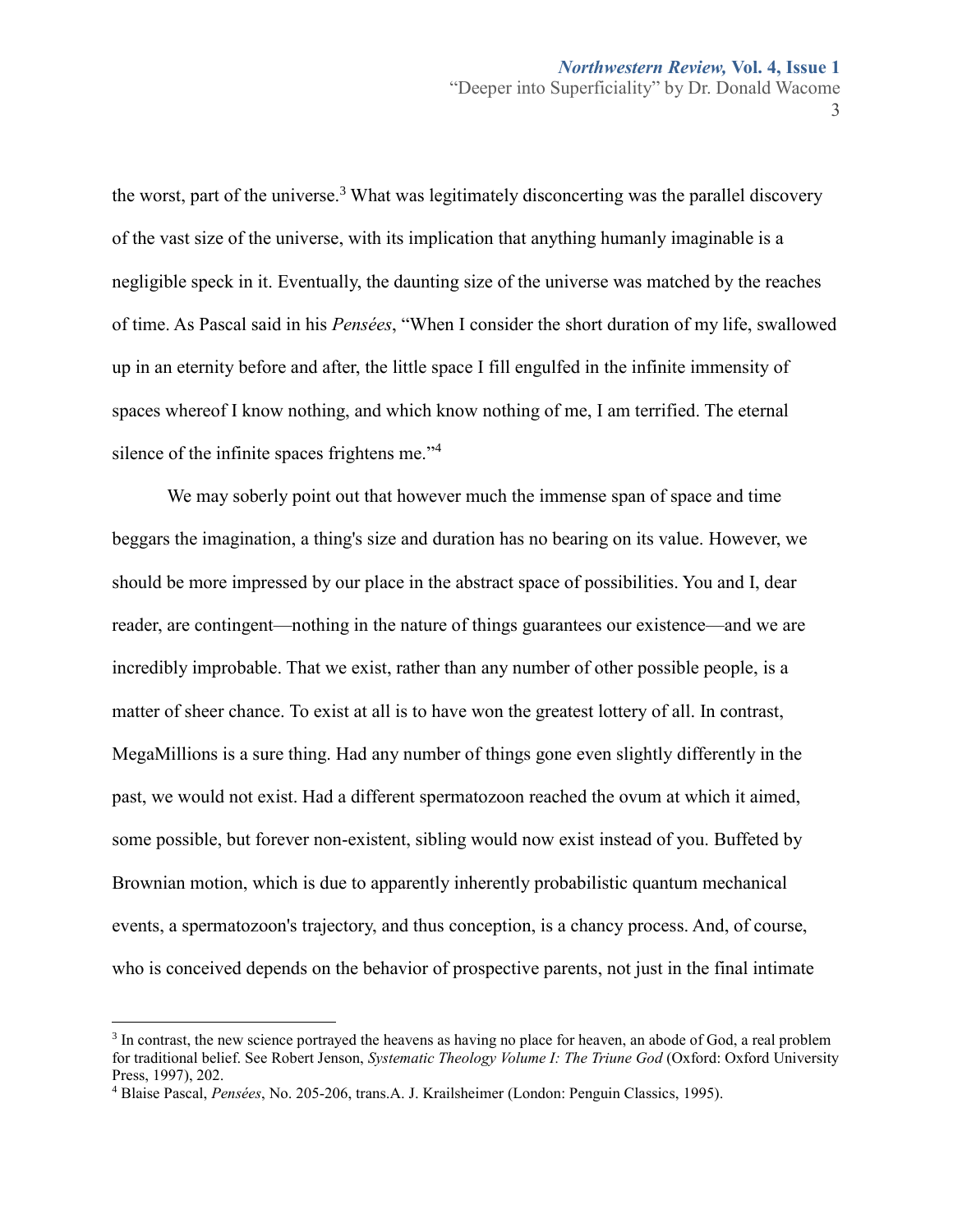4

moments, but earlier in their lives. Further, their getting together to bring you into being was in turn dependent on an incalculable number of earlier actions and events that could have been otherwise. I have mused on the fact that if Prime Minister Tojo and Chancellor Hitler had not opted for war with the United States, my maternal grandfather would not have been transferred from Cleveland to Boston for war work, with his daughter in tow, who there met and married the man who became my father. So thanks Tojo and Hitler! Had they behaved themselves, there would be no me. For reasons that I cannot conceive my mother once informed me that I was conceived while my multitasking father was listening to a Red Sox game on the radio, causing me to realize that if the players made a few different choices, the pace of coital events would have gone differently and not me, but some possible but never actual sibling, would have taken my slot in existence. So thanks to the team!

Some of my fellow Christians will find this implausible, at odds with the idea that each of us was specifically intended by our Creator. But the cost of this belief is high: either the creation is governed by deterministic laws so that whoever eventually exists, what happens to them, and what they do is guaranteed by the initial state of the universe and those laws, or God more or less constantly intervenes to ensure things go according to plan. So, say, I exist only because in June 1951 Ted Williams at the last minute changed his mind and threw a fastball, rather than a curve, to the Brooklyn Dodgers' batter, and Williams made that choice because it was in the cards from the beginning of the universe, guaranteed by the laws and initial conditions. Or I exist because God miraculously intervened to nudge Williams into deciding on the fastball. Neither causal determinism nor relentless divine intervention is easily reconciled with human responsibility. I may feel like an inevitable feature of the universe, but in reality my existence was far from a sure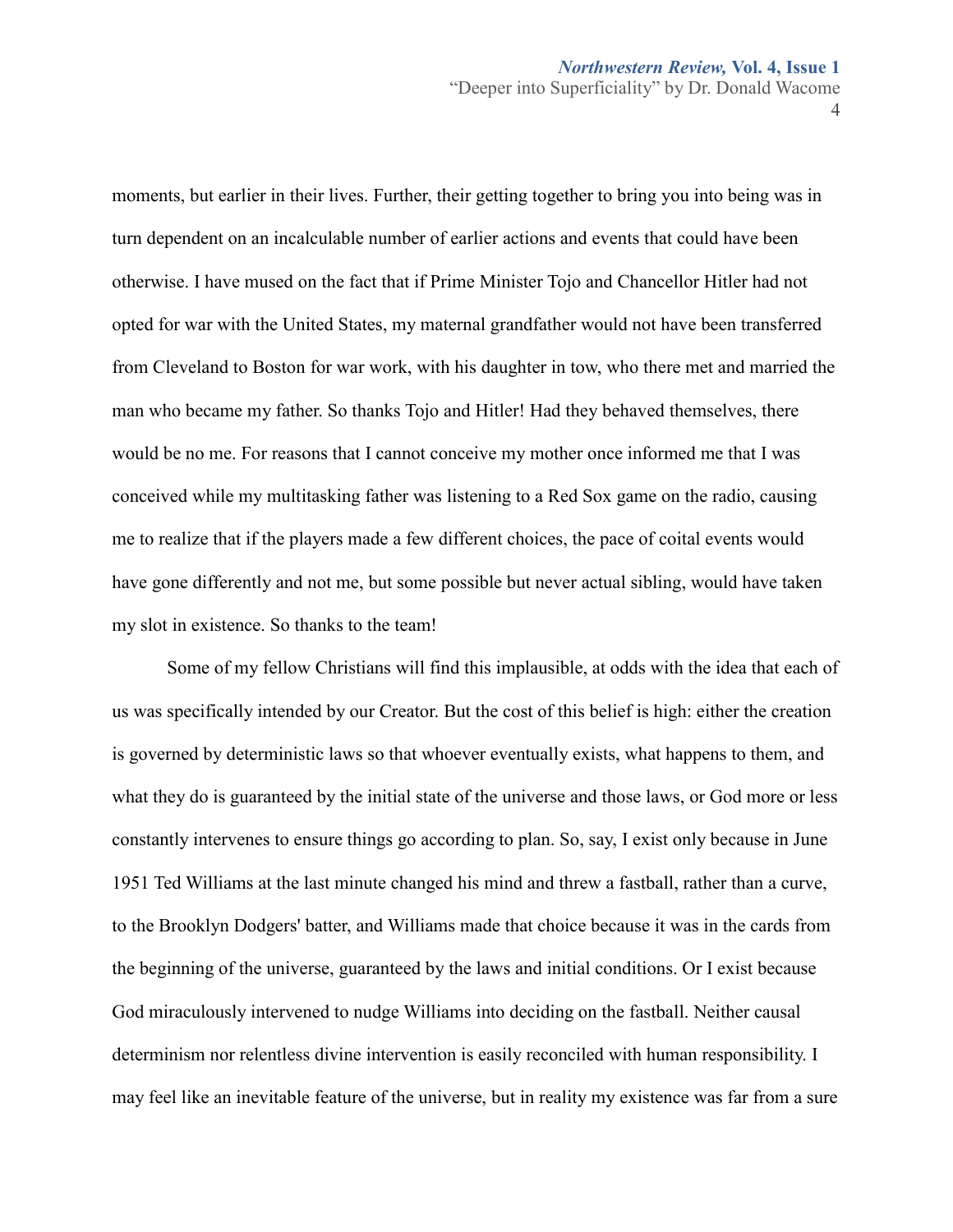thing.<sup>5</sup>

 $\overline{a}$ 

The same improbable contingency applies to the human species as a whole. As Stephen J. Gould's often said, if the tape of life's development were rewound and replayed the result would be different; other species would exist.<sup>6</sup> The existence of humans was far from inevitable, but as dependent on unlikely sequences of earlier events as the existence of each human individual. Species perpetuate themselves for long stretches of time, but they are "frozen accidents," not kinds called for in the nature of things. Reaching further back in time, the same is true of the earth, the sun, the solar system, and the Milky Way. Had things gone slightly differently earlier in the history of the universe it would contain other possible galaxies, star systems, and planets. At the beginning, all the inevitabilities were general: the universe was more or less sure to give rise to galaxies, stars, and planets of some sort, but the specifics were left to chance.

Viewed from the impersonal perspective of the universe, we look like afterthoughts. Contemplating this leads to a kind of metaphysical vertigo. As the Psalmist wrote, "We are fearfully and wonderfully made" (Ps. 139:13)

<sup>&</sup>lt;sup>5</sup> This is one good reason among others to eschew an individualistic reading of Ephesians 1:4, where we read that God chose us before the foundation of the world.

 $6$  As my colleague Randy Jensen has pointed out, Gould's metaphor is inapt: if you replay a tape you get the same result every time. Of course, as this journal's editor notes, tapes break or get worn down so the original is distorted. But re-played tapes, in contrast to evolutionary history, are not subject to accumulating random perturbations that lead to radically different results. As worn out at is might be, my old VHS of *It's A Wonderful Life* does not replay as *Bad Santa*.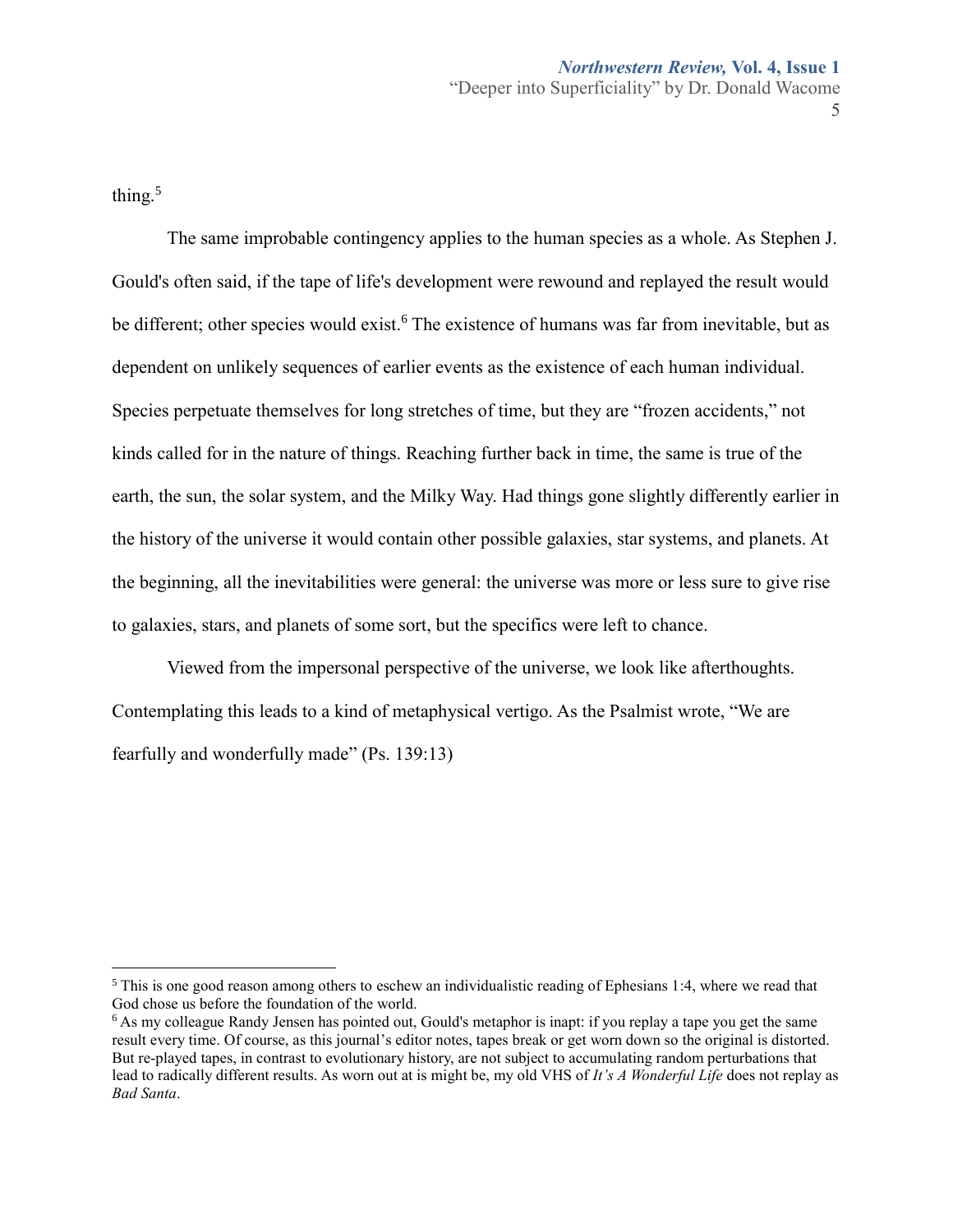**Materiality**

 $\overline{a}$ 

Most humans believe that they are not merely their bodies, but that they contain an immaterial part.<sup>7</sup> They see this essential component, the mind or soul, as by nature immortal, continuing to exist after the body's demise, its fate determined by one's behavior prior to death. This conviction answers to our deep-seated desire to transcend the material world and its vicissitudes, as well as our innate insistence that each of us finally get what he or she deserves. The human mind is mysterious to itself, so denying it its place in the physical world and projecting it into another realm was, for millennia, reasonable. It no longer is. Science leaves no serious doubt that the human mind is the functioning, embodied, socially situated brain, that the seat of our cognitive and affective lives is the brain's neurocomputational circuitry. Ironically, it explains the intuitive plausibility of the mind being distinct from the body as a by-product of the brain's cognitive architecture: the information processing module that generates beliefs about biological life and the module that generates beliefs about other minds do not communicate. We naturally continue to ascribe mental properties to persons after we know their bodies are dead. The human brain is the most complex object in the universe that we know of, and much of its workings remain to be explained. But the evidence that mind is a product of brain function is overwhelming. Here science accords with ordinary experience: we know, for example, that consuming gin in quantity deranges reasoning and moral judgment, and that a sharp blow to the

 $<sup>7</sup>$  Despite its prevalence in folk-theology, the notion that the Bible underwrites a dualist conception of human nature</sup> lacks a firm foundation. See, e.g., Joel Green, *Body, Soul and Human Life: The Nature of Humanity in the Bible*  (Grand Rapids, MI: Baker Academic, 2008). Still, we must acknowledge that the Christian materialist faces significant challenges, e.g., providing an account of the identity of persons through time that allows for a gap in existence between death and resurrection, and an account of how Jesus can be fully God yet not exist between the first Friday and the first Easter.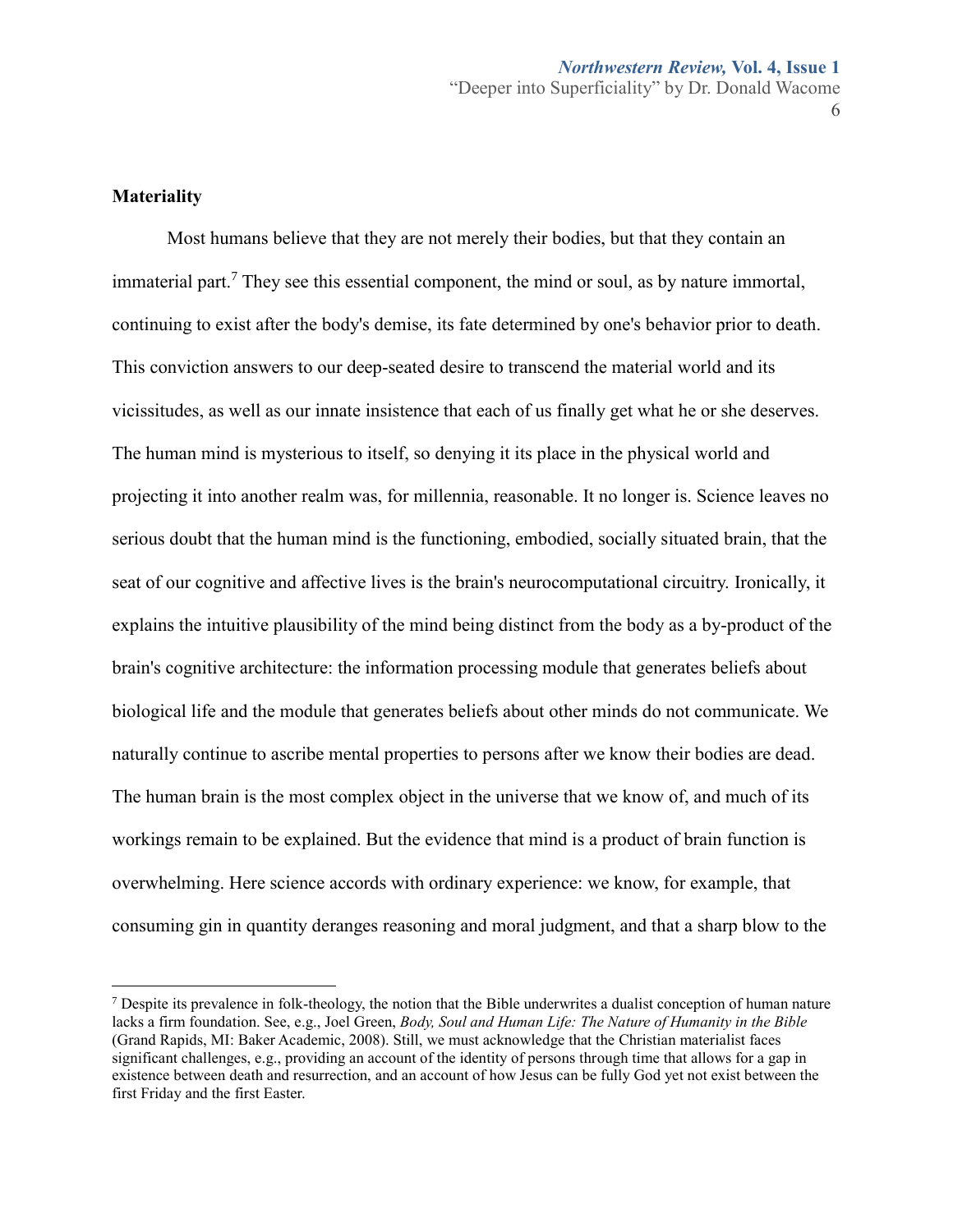head can cause loss of consciousness. Such phenomena are incomprehensible on the assumption that reasoning, moral judgment and consciousness itself are activities of an immaterial mind, not the brain.

Some believe, or at least hope, that we must resort to an immaterial mind to explain subjectivity, that mere material things cannot possess consciousness and for this reason humans are fundamentally different from all other creatures, in our essentials beyond the grasp of greedy science, invisible to its objectifying lens. This is unsustainable in light of what's obvious with no help from science. A cat, for example, feels pain when you step on its tail. It has a sensation, which is a state of consciousness. Thus a physical object can be a subject. The alternative is to claim that cats, and all other non-human animals, are mindless automata, or that they possess immaterial souls. We lack a good explanation of how a material thing can be conscious, but this does not detract from our knowledge that some do. The assumption that the mind is the brain either already explains, or reasonably promises to explain, a great deal about the mind, although subjective experience remains beyond the current reach of science. However, this must be seen in light of the fact that those who say that the mind is a non-physical entity also have no explanation of how it can be conscious, as well as having no explanation of anything else we know of the mind.

Acknowledging that we can understand ourselves only in rudimentary and fragmentary ways, we are tempted to conclude that we must be truly wonderful, mysterious beings. The alternative, which deflates our self-image, is that we must not be as smart as we thought we are.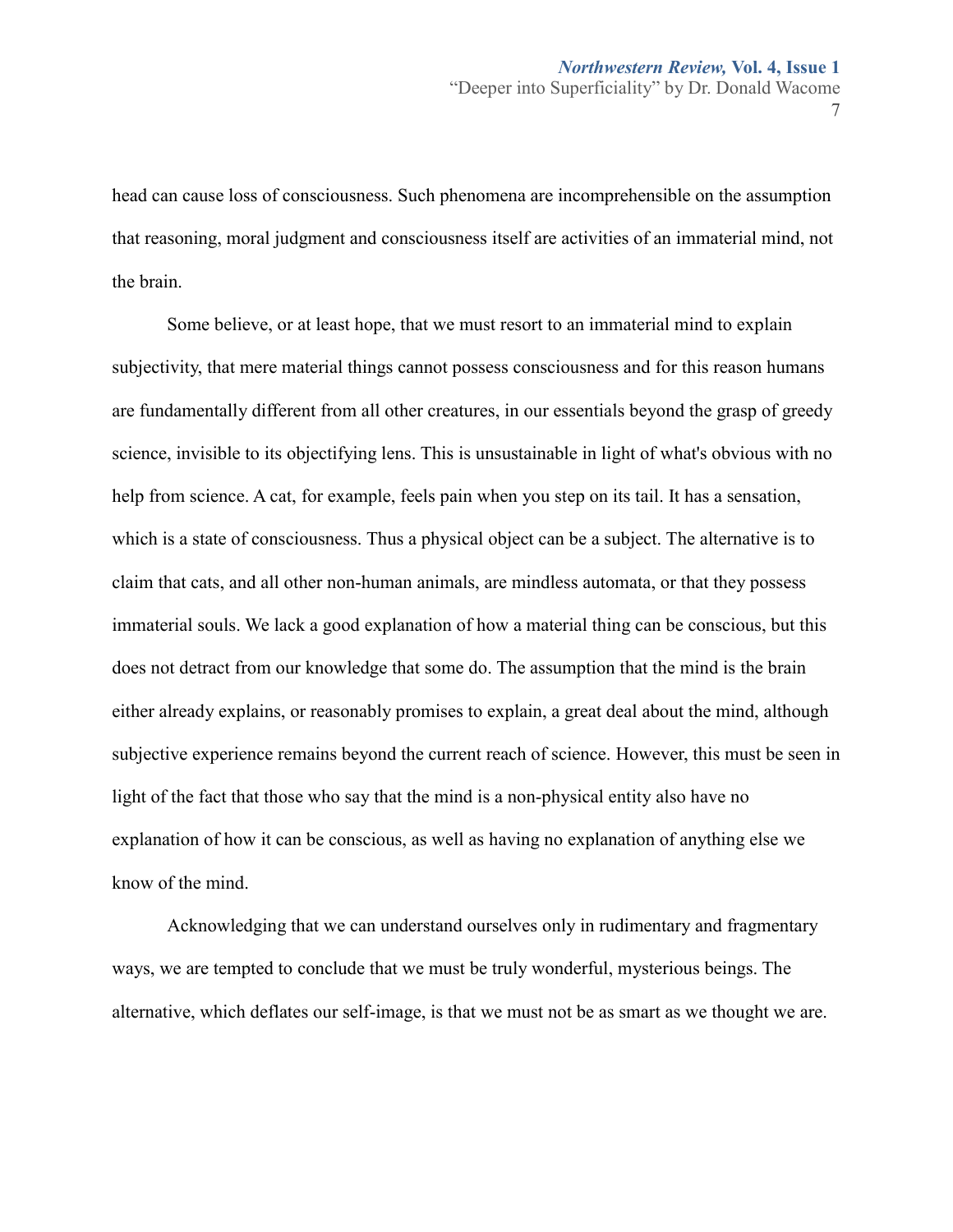#### **Responsibility**

The humbling realization that we are material creatures has pervasive implications for our image of ourselves. Perhaps most challenging is what follows from our being fully embedded in the natural world of cause and effect. All that transpires in the mind, including every decision, is an effect of natural causes. Whatever freedom of choice and moral responsibility we have must be consistent with this basic fact about our material nature. We cannot be the *ultimate* originators of our choices and actions: they lie along chains of causation that pass through us, back, ultimately, to the beginning of creation. We do not initiate them. Unlike God, none of his creatures is a "first cause," "an unmoved mover." It is widely believed that such causation precludes genuine freedom. If so, we must settle for freedom of a lesser sort, the quotidian freedom and responsibility we ascribe to other persons and ourselves so long as one's actions are caused by one's choices, and one's choices are in turn caused by one's own reflectively examined beliefs and desires. Human beings can be responsible for what they do, but not in the ultimate sense some envision. Our choices are caused by our reasons, what we want and what we believe about how to obtain it, but we cannot choose what to want or what to believe. We did not create ourselves. As moral agents, we do not stand outside the world, acting upon it, but can at best act with some approximation of rationality within it. $8$ 

#### **Knowledge**

 $\overline{a}$ 

From the ancient Greeks until midway through the past century, those who thought about

<sup>&</sup>lt;sup>8</sup> My view is that the freedom and responsibility we can reasonably care about is compatible with everything about us being causally determined, but not if there is a creator. If this is a deterministic universe created by God, then everything we do is not only caused by, but foreknown by and intended by God, and thus we are not free and responsible. In a universe created by God, creatures' freedom requires indeterministic causation.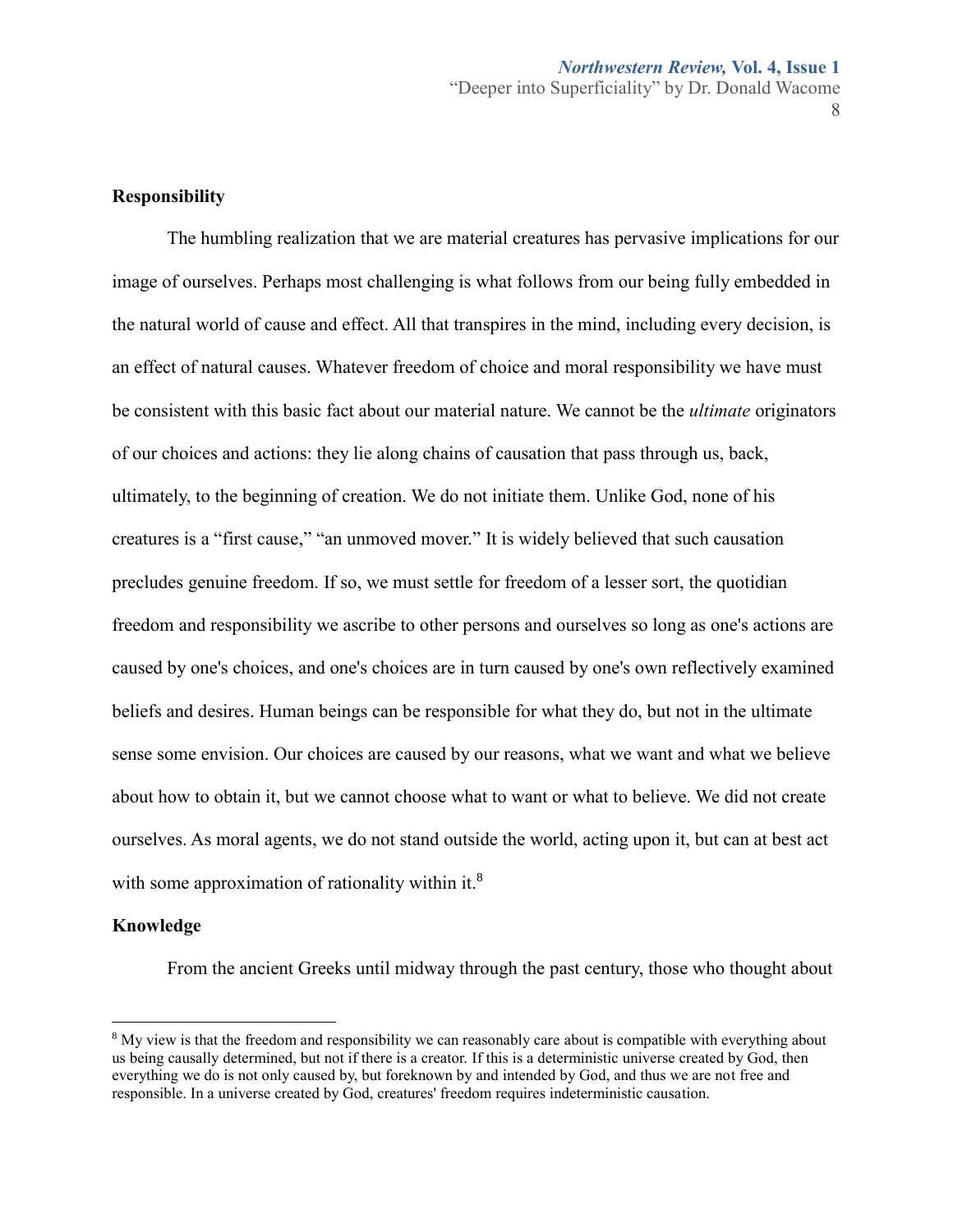9

such matters aspired to knowledge that had an absolutely certain foundation. To truly know, we must be beyond not only actual and reasonable doubt, but beyond any possible doubt. Some careful process of reasoning could, it was hoped, reward us with absolute certitude. Escaping the distraction of the body with its desires and sensations was a prerequisite for success in this quest for knowledge. Human reasoning, and the knowledge it creates, was qualitatively precisely like God's, differing only in its scope: we are not omniscient. It afforded a direct view of reality in itself untainted by the possibility of error or parochial perspective. The mind's materiality renders this high view of our capabilities implausible.

The account that emerges, shaped by the realization that the mind is a brain crafted by mindless natural selection, not an immaterial substance engaged in pure reasoning, portrays human knowledge as a product of the brain's sensory connections to the rest of the world. Knowledge is belief that is true and which is caused by a reliable process. We know by seeing, for example, because light impinging on our eyes initiates a cascade of neural causes and effects that cause the brain events that are visual sensations, and they in turn cause us to have beliefs about what lies outside the mind. This process is reliable, but it is not infallible. It sometimes gives rise to false beliefs and we think we know when we don't. We can investigate the causal processes that cause our beliefs, either confirming or weakening our confidence in them. However, all such inquiries are local, necessarily carried out against a background assumption of the general reliability of the mind's sensory and reasoning mechanisms. Scientists who explore vision, or memory, or reasoning itself cannot dispense with reliance, however cautious, on their ability to see, remember what they see, and to reason about it. We have no place to stand from which we can validate our means of knowing as a whole, from the outside. We *could* be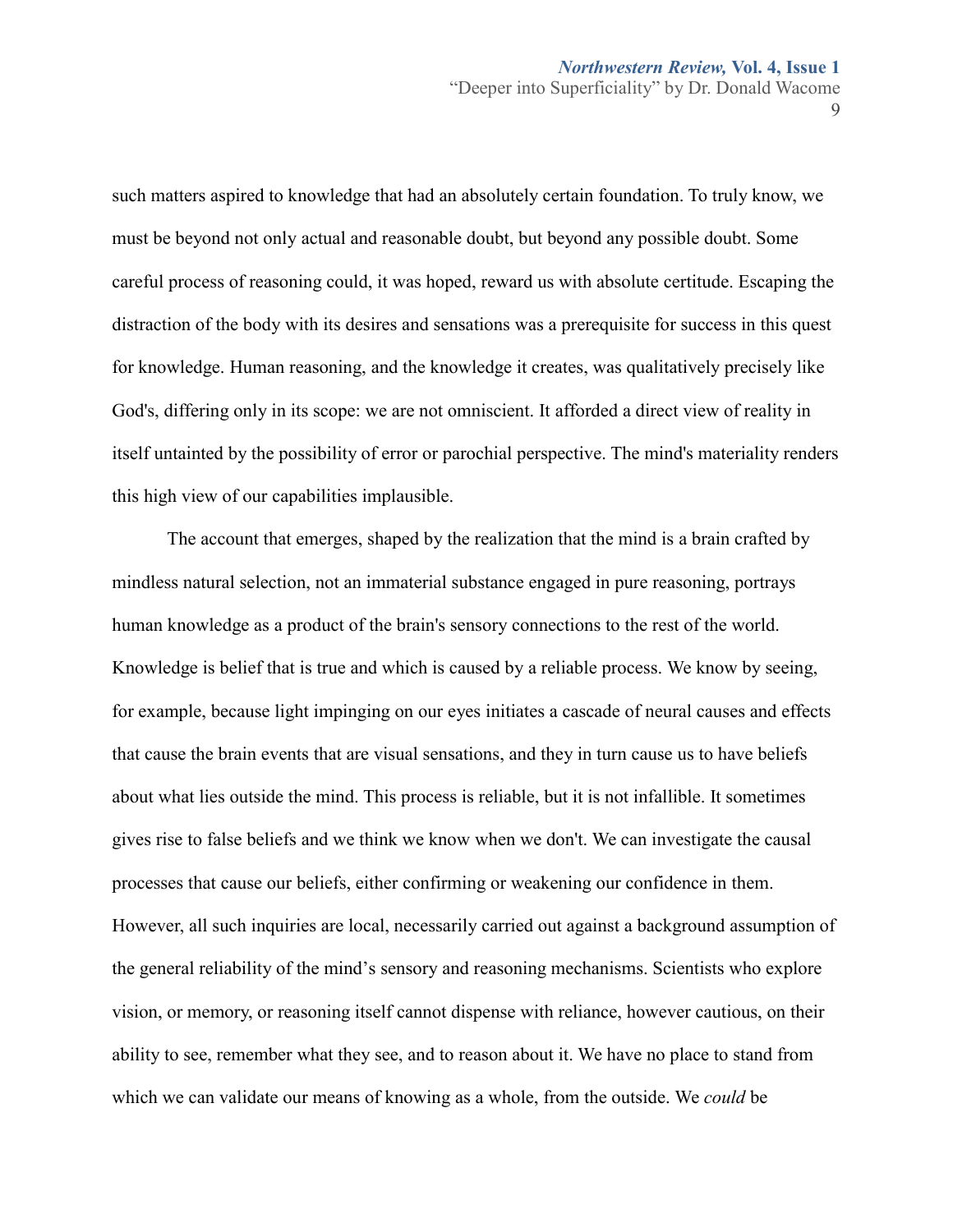completely deceived. We cannot avoid trusting our native capacities.

What we are able to know by way of scientific investigation of our origins chastens the impulse to exalt our capacity to know. The brain is the product of eons of natural selection, taking its final shape in the last few hundred thousand years on the African savanna. There, our ancestors' minds were adapted by natural selection for life in small hunter-gatherer groups. What mattered for reproductive fitness there was not the capacity to obtain knowledge of the world as it truly is, but by economical means to acquire beliefs that were useful for surviving long enough to raise children. Various lapses in our reasoning today are explained by appeal to the fact that our minds are essentially similar to the stone-age minds of our ancestors. Why do human beings find it obvious that heavy objects fall faster than light ones? Because this false belief works well enough in a world where air resistance slows the descent of light objects. Why do we like the taste of salty, fatty, and sweet foods so much, when eating them in quantity is bad for our health? Because in the ancestral environment such foods were hard to come by, necessary for nutrition, and obtained only by those with a strong motivation to make the effort. Why do we have difficulty believing that the misfortunes that befall us are matters of chance, rather than due to malicious unseen actors, human or divine? Because when constructing necessarily imperfect mental mechanisms to detect threats, selection favors false positives, which are merely inconvenient, over false negatives, which can be fatal. Human beings are innately subject to various cognitive and perceptual illusions because our minds are the result of blind evolution, not of intelligent design.

Nowhere is the gap between what we are and how we have traditionally conceived ourselves greater than when it comes to self-knowledge. We are, to a startling degree, "strangers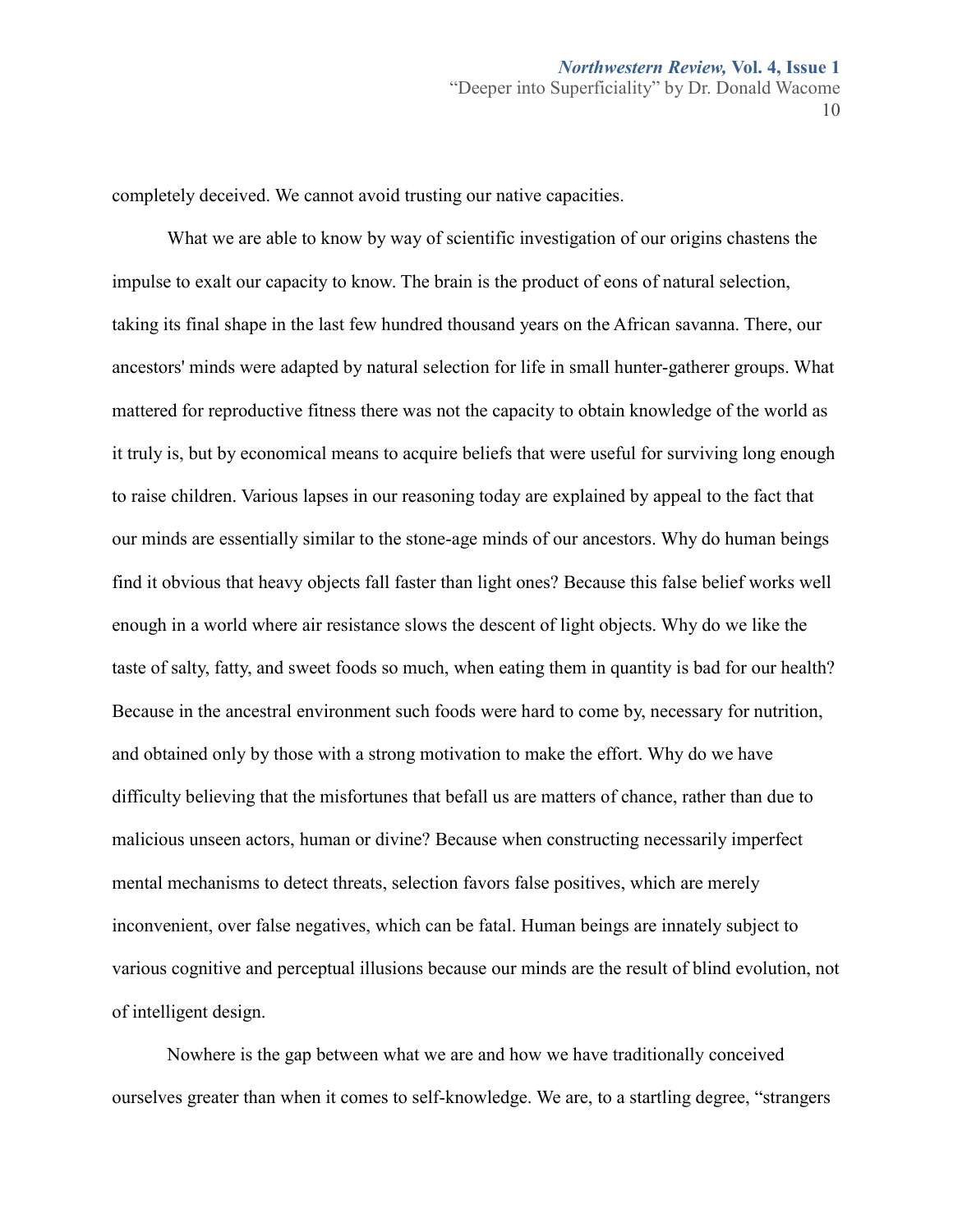to ourselves." <sup>9</sup> Experimentation reveals that human beings lack access to the unconscious sources of their desires and preferences and, when called upon to explain them, often confidently confabulate reasons for them. We are reliably moved to act by factors we see as having no motivational force, and even by factors of which we are unaware. A well-known example are ethnic and gender biases which we are sure we do not have, yet which scientific study brings to light. Clever experimenters easily manipulate us into doing things we regard ourselves as freely doing. Again, when asked to explain ourselves, we indulge in fiction. Our powers of reasoning are more generally deployed for rationalization, defending convictions we hold not as conclusions, but as unconsciously held presuppositions. Actual honest reasoning is a hard-won achievement, not something we do naturally.<sup>10</sup>

We have long supposed that we possess a special faculty for knowing what we want and believe, and that introspection infallibly informs us of the contents of our own minds. If I sincerely assert that I believe cats are vicious, I might be wrong about cats, but how could I be wrong in believing that I believe this? Yet a large and converging body of evidence points toward the conclusion that much of the content of our minds is knowable to us only in the way we know what goes on in other minds: by interpreting empirical evidence. We employ a single fallible capacity for "mind reading" for our own minds and those of others.<sup>11</sup> Similarly disconcerting results appear in the study of perception. We imagine that we see what is before our eyes, but

 $\overline{a}$ 

<sup>10</sup> See Hugo Mercier and Dan Sperber, *The Enigma of Reason* (Cambridge, MA: Harvard University Press, 2017).

<sup>9</sup> Timothy D. Wilson, *Strangers to Ourselves: Discovering the Adaptive Unconscious* (Cambridge, MA: Harvard University Press, 2002).

<sup>11</sup> See Peter Carruthers, *The Opacity of Mind: An Integrative Theory of Self Knowledge* (Oxford: Oxford University Press, 2011).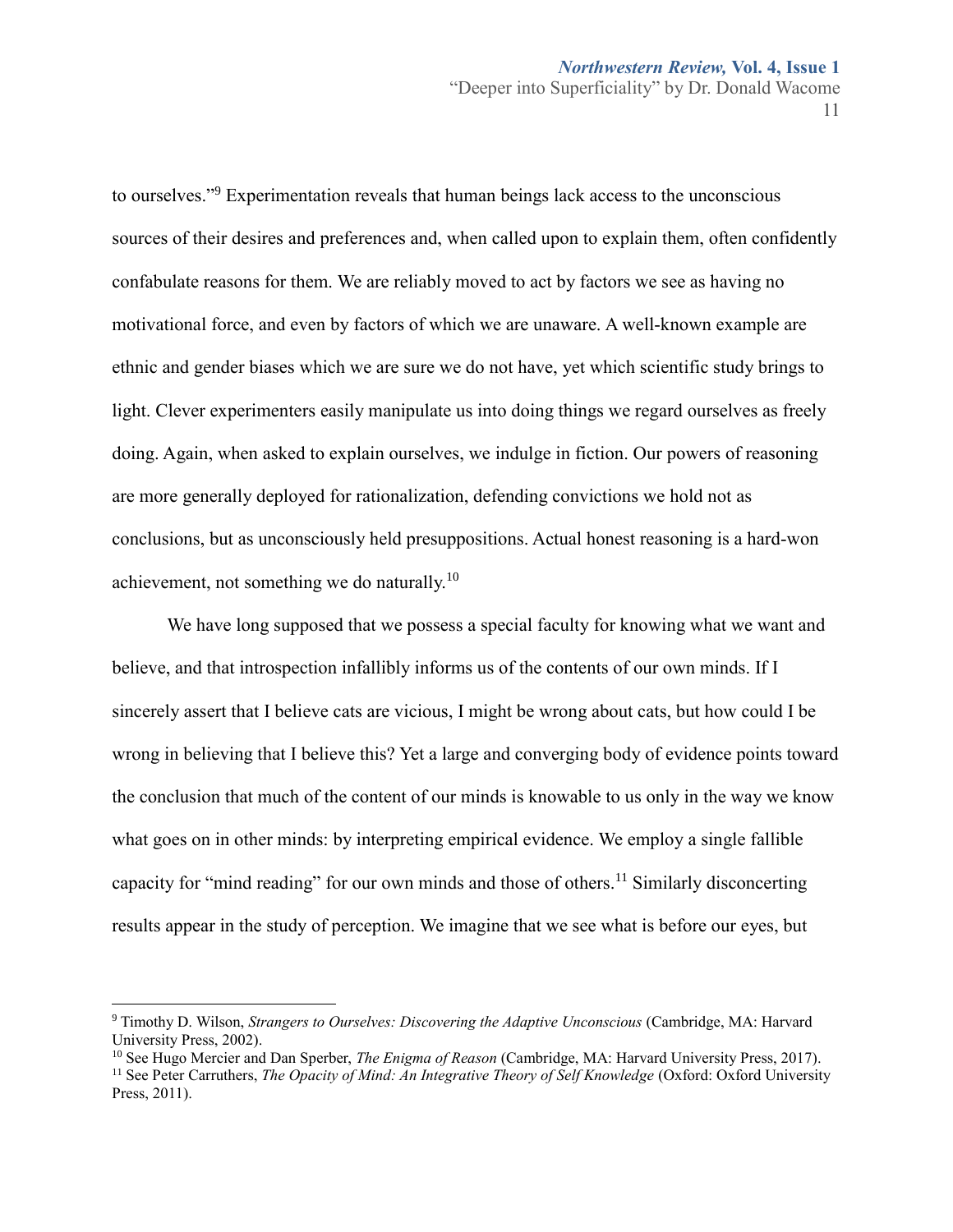those of you who have encountered the "invisible" gorilla on the basketball court, or examples of "change blindness," know this is not true.<sup>12</sup> Perception supplies a highly edited and far from neutral description of the world, not a transparent window on whatever happens to be there. We often see what we expect to see when it's not there and we fail to see what is there when we do not expect to see it. Colorless, invisible photons strike the eyes, triggering chemical events in nerves that initiate multiple levels of extraordinarily complex computation, culminating in the conscious representation of a world of colored, three dimensional, moving objects. This process is profoundly influenced by what we already believe and care about. Seeing what's in front of us is more like writing the great American novel than like being a little person—a homunculus disinterestedly watching an internal television screen.

Current science describes the brain as the mind in virtue of its computational powers. The intrinsically meaningless states of the brain become meaningful thoughts because of the causal roles they play. A state of one's brain is an *idea*, and an idea of a *cat*, because it is characteristically caused by the presence of cats, and in turn it characteristically causes behavior appropriate to cats. The mind is not, however, an all-purpose computer, like the one on which I am writing this, but an interconnected set of dedicated, special-purpose information processors. Each is natural selection's solution to a problem posed by the ancestral environment. Each receives information from the senses or from other modules, and each outputs information to other modules or to the muscles that move us. By this means the brain navigates the person as a whole though the natural and social environment. We lack conscious access to much of this

<sup>12</sup> Christopher Chabris and Daniel Simons, *The Invisible Gorilla: How Our Intuitions Deceive Us* (New York: Crown, 2011).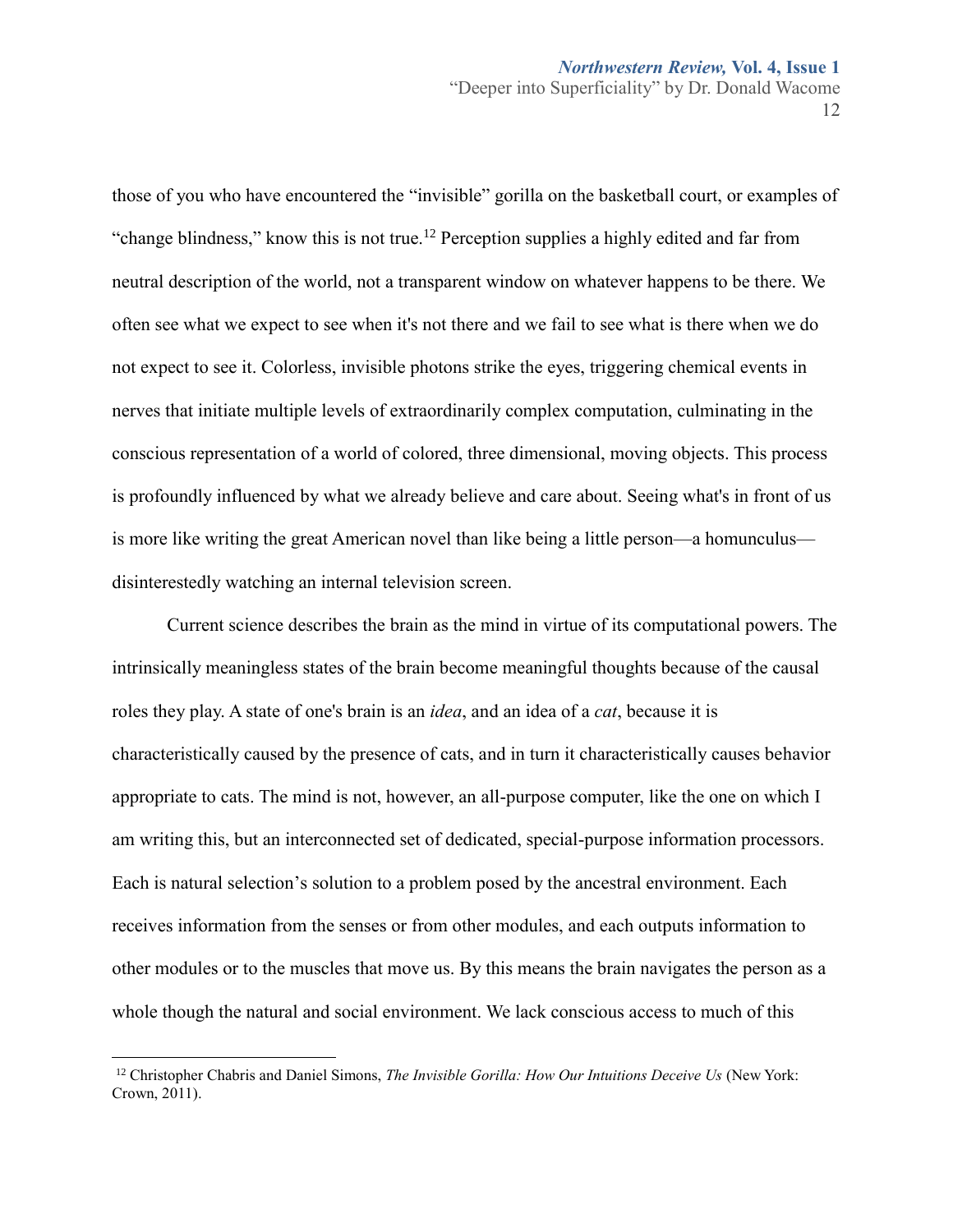computation. For example, the brain parses the continuous stream of sound speakers produce into distinct phonemes and morphemes, then into grammatical sentences, and we finally hear intelligible speech. But we have no direct knowledge of how we do this, just as we have no knowledge of how our intentions to speak cause the lungs, vocal chords, tongue, and mouth to produce our own continuous auditory stream in response.

The mental modules that comprise our minds interconnect in various ways, but not all possible interconnections exist. The mind's modularity involves a degree of encapsulation: some modules do their work without sending their output to other modules that could have put it to good use. As in the example of the intuitive plausibility of the non-physical mind, one part of the mind does not know what another part knows. A striking example of this are optical illusions that persist even after we understand their causes and know that how they make things appear is not how things really are. What one knows is not communicated to, and thus does not modify, how things look to us.

Many now seek to explain innate human religiosity as a by-product of our cognitive architecture, a result of the encapsulation of some of our information processing modules. This is in a sense an evolutionary explanation, but it does not even dignify our tendency to belief in unseen agents such as gods, demons, or the spirits of ancestors as an adaptation, a response to reality. It's an accident of our brain's evolved architecture.<sup>13</sup>

Somehow, the output of various modules binds together, so, for example, one has a unified experience of seeing and hearing the fire truck go by. But the mind falls far short of being

<sup>13</sup> See, e.g., Pascal Boyer, *Religion Explained: The Evolutionary Origins of Religious Thought* (New York: Basic Books, 2001).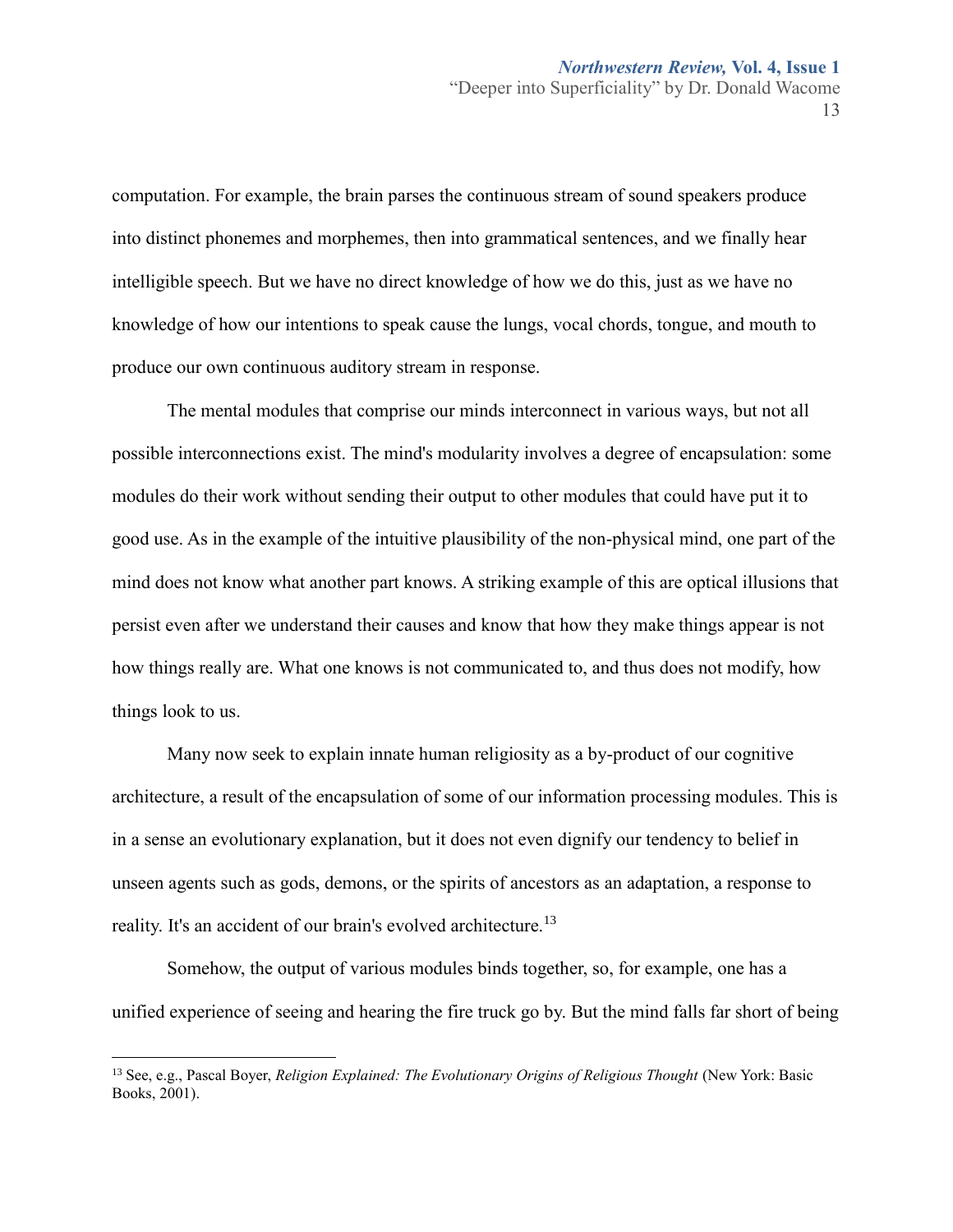the unified whole it long imagined itself to be. The verbalizing parts of the brain engage in ongoing self-description, constructing a more or less coherent narrative, but this *self* is an incomplete and only somewhat accurate gloss on what we really are. Its relation to what goes on in the depths of the mind/brain is analogous to the relation of your computer's graphical user interface, what you see on the screen, to the software and hardware invisibly at work inside. Developing a self that reveals to us what we really are, and thus being a principled, consistent agent in the world, is an ideal we approximate only with effort.

#### **The Human World**

At another level, the limits of the evolved mind are no less profound. Our powers of reasoning and imagination, and the sensory capacities they rely on, evolved to detect what's going on in a narrow range of reality. Our sense organs are sensitive to only a fraction of the possible sources of information in the universe: "visible" light is a small slice of the electromagnetic spectrum, and hearing detects only a relatively small range of sound frequencies. Most of what goes on around us is hidden. Deeper knowledge of the world must be indirect, accomplished by way of instruments that supply a second-hand experience of what is out there.

Human beings are middle-size things, made for coping with a world of things on a comparable scale. Our minds are not naturally equipped to deal with the unimaginably small, the realm where the behavior of atoms and their components determine what goes on in the world we experience. Nor are they naturally equipped to deal with the unimaginably old or large. We are epistemological Goldilocks, lacking natural access to most of reality. The world as we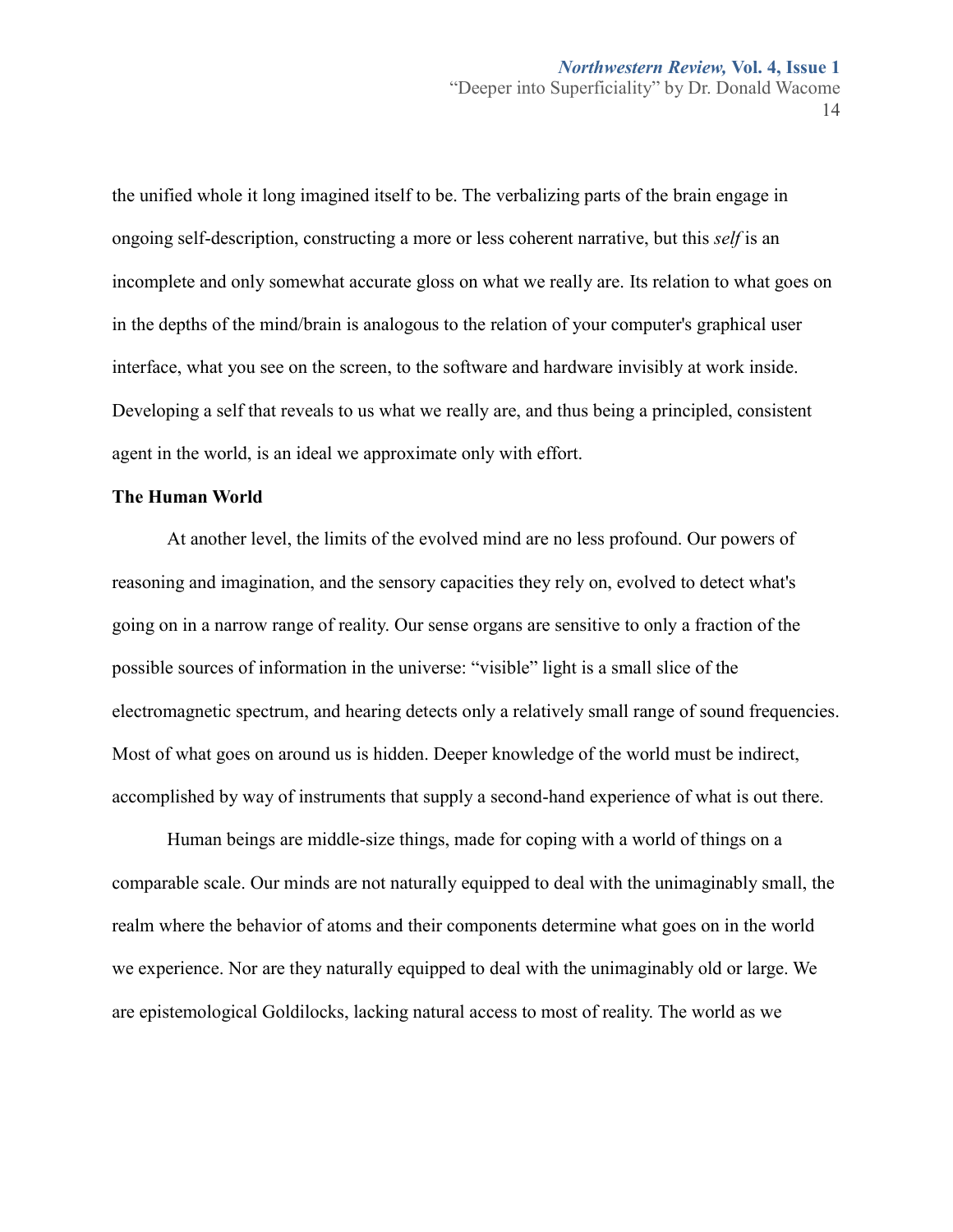15

experience it is not too large, not too small: it is the *middle world*. <sup>14</sup> Reality is many orders of magnitude smaller, larger, and older than what we can experience. The observable universe is 13.76 billion years old, and its diameter is 28 billion light years, but it is still expanding, once having been infinitesimally small. The implication of special relativity, that whether two events are simultaneous depends on frames of reference, and general relativity's implication that space has curvature, is deeply at odds with our normal experience, as are the phenomena quantum mechanics mathematically describes. It used to be said that only a handful of people in the world understand relativity. It is true today that no one understands quantum mechanics; at best we know how to do the calculations that enable extremely precise and accurate predictions about what our instruments will detect and which sustain our electronics technology. Knowledge of such matters does not come easy. It is the reward for scientific work, demanding the use of our evolved native faculties in ways for which they are not adapted. It is not a surprise that the scientific picture of the world is in so many ways beyond what we can imagine, at the edge of what we can comprehend. To all appearances, we are not in a world that was made for us, one for which our capabilities are well suited to understand.

Perhaps the hardest thing science calls upon us to believe is the extent to which what seems to belong to a world independent of us is actually not a feature of the world, but what we project upon it. Color is the outstanding example. Looking out my office window, I see a dean's midnight blue BMW in the parking lot. We know that the car's color is not something adhering to its surfaces. The molecular microstructure of the painted surface reflects light at a particular

<sup>&</sup>lt;sup>14</sup> Mark Haw, *Middle World: The Restless Heart of Matter and Life* (New York: Macmillan, 2007).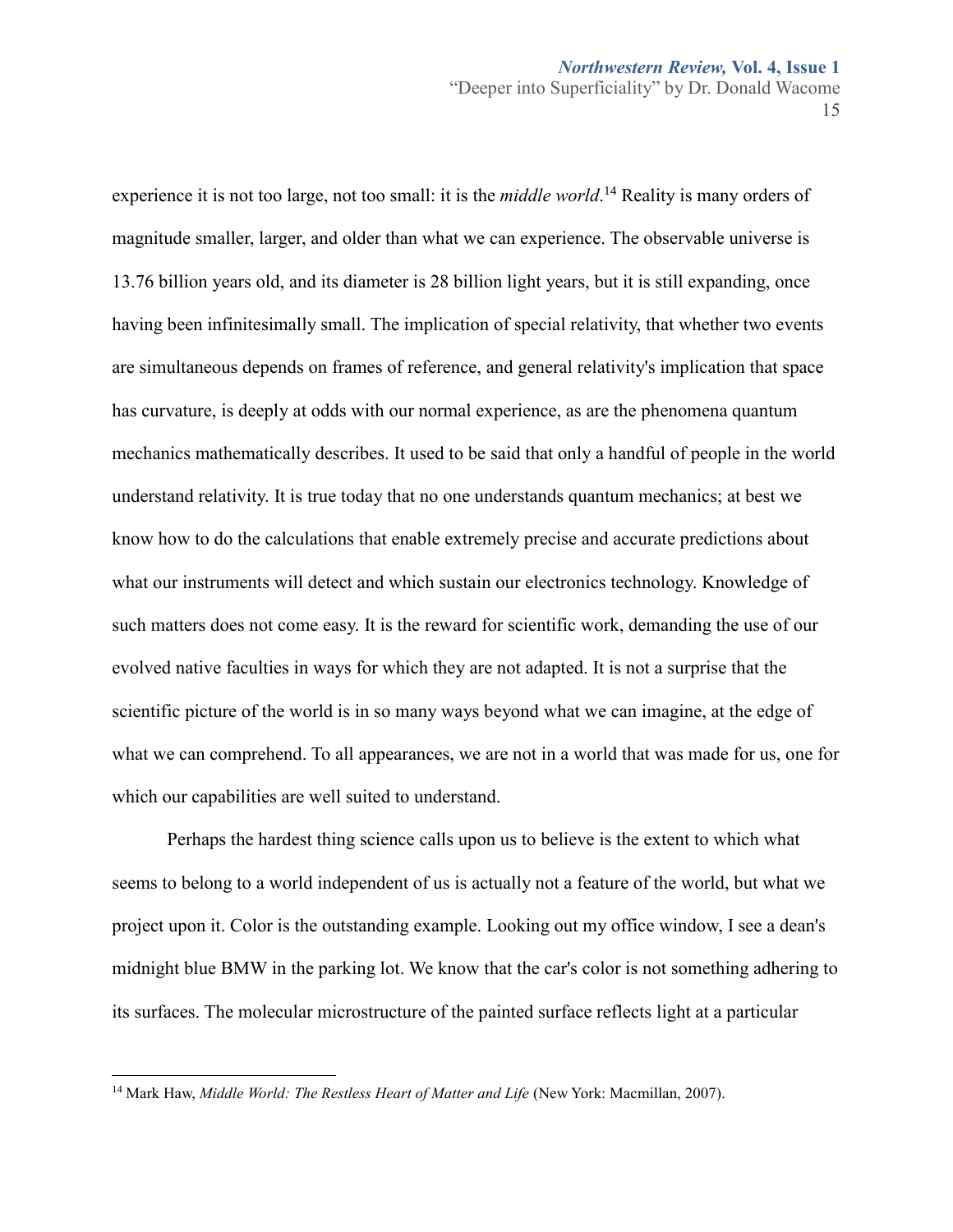frequency. The reflected light arrives at my eyes and by the complicated route referred to above, causes me to have a visual sensation. My mind represents a blue BMW; it represents that physical object as blue. In an obvious sense, the car is not *really* blue: the light-reflecting molecules in the paint are not themselves blue; a molecule has no color. We say the car reflects blue light, but in an obvious sense this is not true either: nothing blue streaks from the car to my eyes. All that is there is invisible electromagnetic radiation, something essentially no different than a radio wave, not the kind of thing that can be blue. That leaves brains like mine as the place to look for blue in this world. My sensation of the blue car is identical to some state or event in my brain, yet no neurosurgeon who observes it will find it to be blue. There might be something blue in my brain, but if so it's a coincidence or a sign of something having gone wrong. This is unsurprising: a sensation is a mental representation, and we don't reasonably expect a representation of a thing to have the properties the thing has. We should not expect the brain's representation of something as blue to be blue, no more than we expect the linguistic representation "blue" to be blue or the word "car" to have wheels. Reviving the immaterial mind would be of no use here: surely no immaterial thing has something blue in it. Colors, after all, are supposed to be properties of two-dimensional surfaces, something no non-physical entity has. Reality has no place for the blue to be. Colors are ways we represent things, not characteristics of the things we represent. We represent the world as having them although they do not. This is not to say that this is sheer fiction. There really is a category of objects that under certain conditions cause us mentally to represent them as blue. It is, though, a highly gerrymandered class of things. There is no simple correspondence between the frequency of light reflected and the representation of a particular color. The BMW will look blue under a wide range of lighting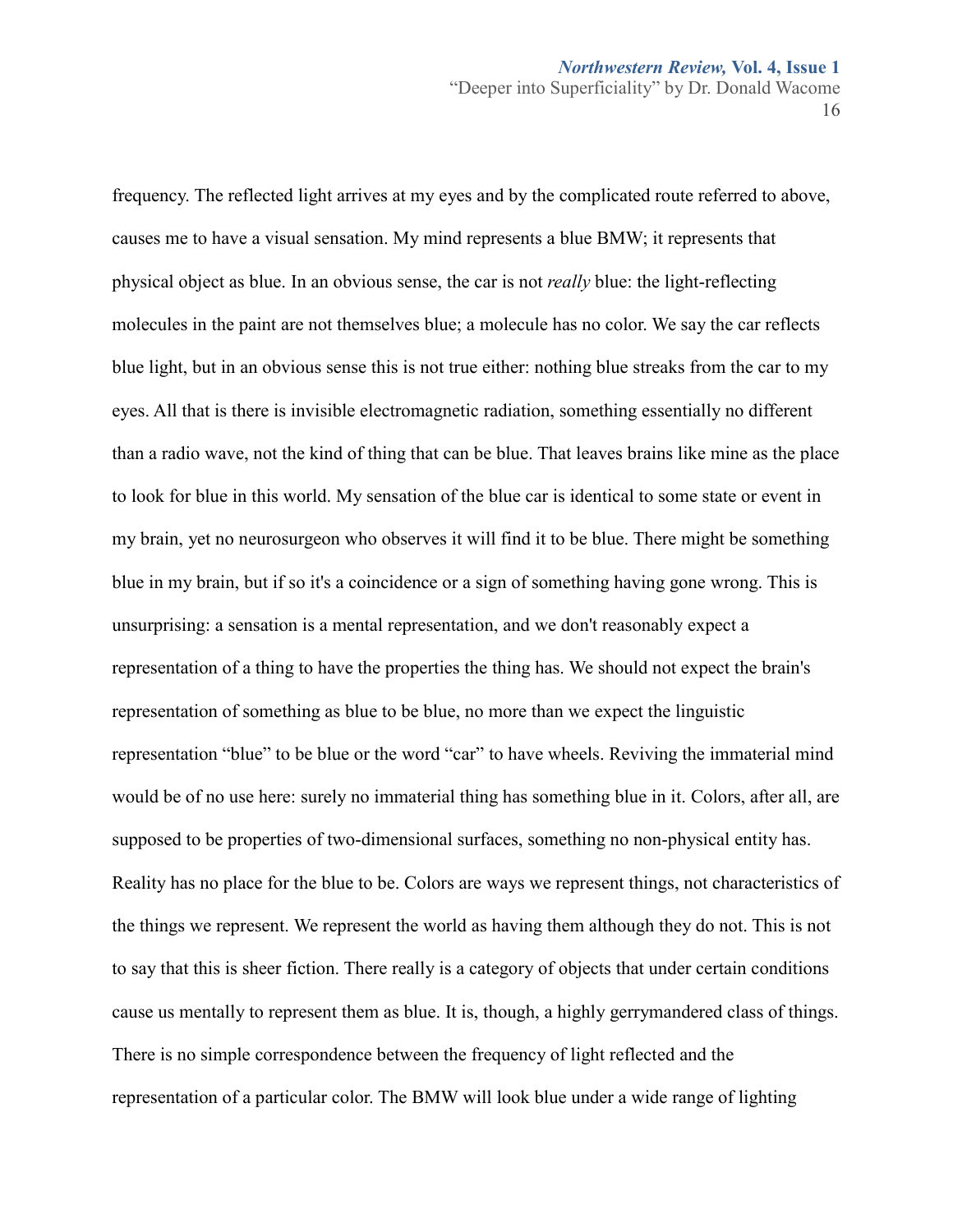conditions, with different frequencies causing the same sensation. And objects that reflect the same frequency will be represented as having different colors. The picture of reality with which natural selection has endowed us is no realistic rendering or perspicacious map. Yet it is not imaginary: it is grounded in the reality that *is* really there and with which are ancestors had to cope in order to become our ancestors. Natural selection can track only what exists. It can detect recondite patterns that emerge from the world's complexity and make minds that spontaneously represent the world thus patterned with simple identifying properties. Various items might have little in common except that a creature's responding to them in a particular way enhances its fitness. In that case natural selection can devise minds for which it is enormously useful to project a simple, homogeneous property upon disparate objects. That the target objects do not have, and could not have, that property in any strict sense is no impediment. The mind does a good job of representing things as having properties they could not possibly have; think of your visual representation of an Escher engraving of a physical scenario that could not exist in reality.

What's true of color is true of a great deal of what makes our world meaningful and valuable. We inhabit a world replete with equally superficial qualities. Things are sweet, sour, cute, beautiful, ugly, disgusting, interesting, funny...just insofar as humans have evolved to categorize what they experience in these ways. In David Hume's words, we "spread" these qualities upon objective reality. The illusion that they are simply *there*, characterizing things as they are in themselves and independent of us, is not easily overcome. To be human is to be a superficial creature inhabiting a superficial world.

A well-received theory of human moral psychology explains our moral concepts,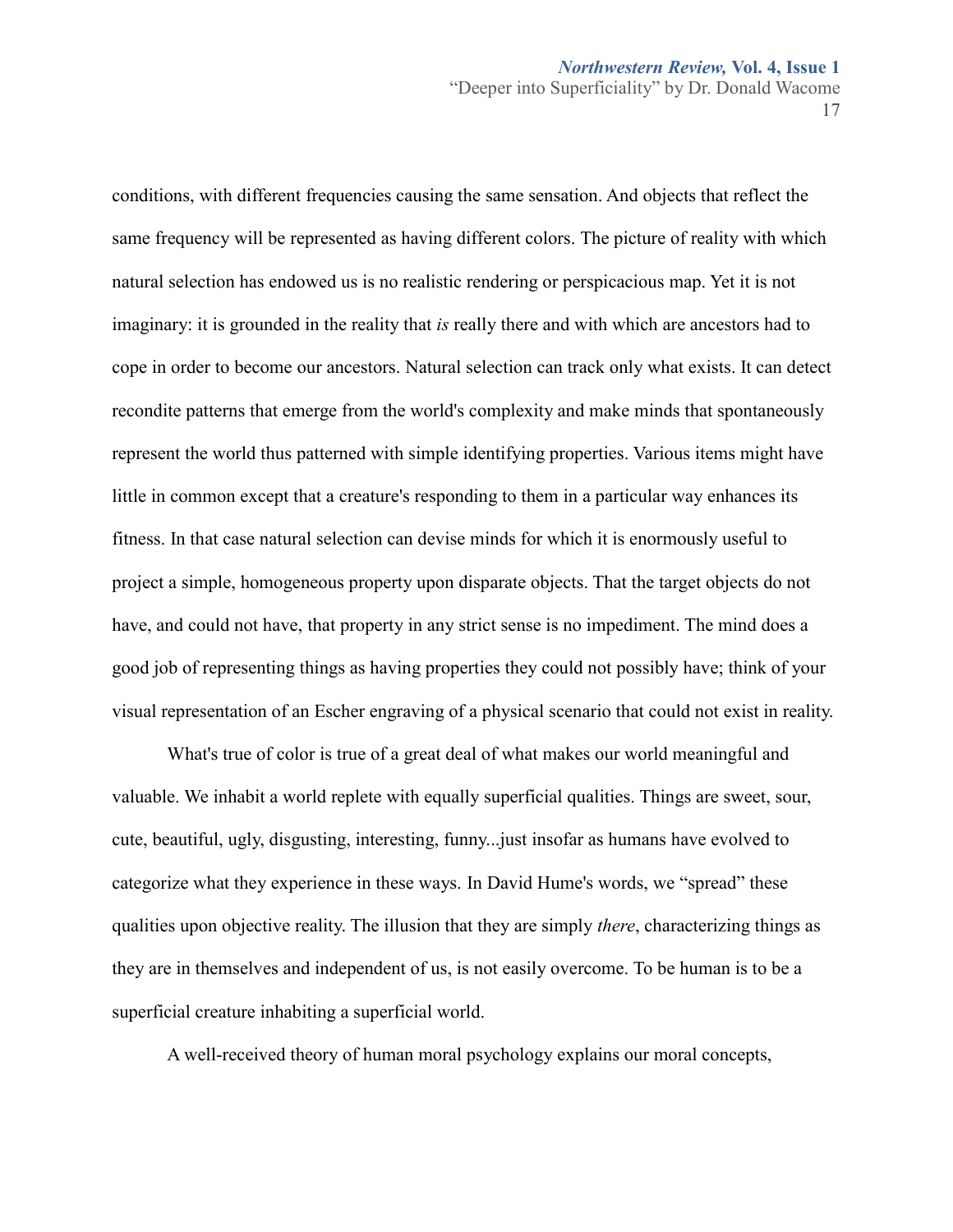sentiments, and behavioral dispositions as adaptations to social life.<sup>15</sup> The reasonable interpretation of this theory portrays moral properties as projections upon choices, actions, and social situations we have categorized in ways that map not an underlying, fully objective reality, but what is, or is not, conducive to social life and the reproductive fitness it makes possible. To be human is to inhabit a realm of moral meanings, but it is a superficial realm. The moral truth is, for the individual and for societies, inescapable but it is not ultimately objective, grounded in a reality independent of us. It is relative to the human species.

At the limit, human consciousness itself might be understood along these lines. Rather than being a property that baffles science when matter is configured in certain complex ways, perhaps it is one more property that we project upon other persons and animals, as well as upon ourselves. It seems so mysterious and resistant to being located in the physical world because, like color, it's a property nothing could literally have. If so, being conscious is akin to being blue. On this account, being conscious is to be able to project this property upon oneself and other things. Along with the rest of our capacities to categorize and characterize things, it is explicable as a matter of cognition, realized in the brain's neural circuitry.<sup>16</sup>

If the workings of the mind, including its subjective experience, its moral nature, and even its religiosity yield to scientific explanation, little or nothing uniquely human escapes the net of scientific explanation and we stand revealed as one kind of material thing among others,

<sup>15</sup> See, e.g., Robert Wright, *The Moral Animal: Why We Are the Way We are - The New Science of Evolutionary Psychology* (New York: Pantheon, 1994).

<sup>16</sup> For explorations in this direction see Daniel M. Wegner and Kurt Gray, *The Mind Club: Who Thinks, What Feels, and Why it Matters* (New York: Penguin, 2015), Michael S. A. Graziano, *Consciousness and the Social Brain* (Oxford: Oxford University Press, 2015), and Keith Frankish, ed., *Illusionism as a Theory of Consciousness* (Exeter, UK: Imprint Academic, 2017).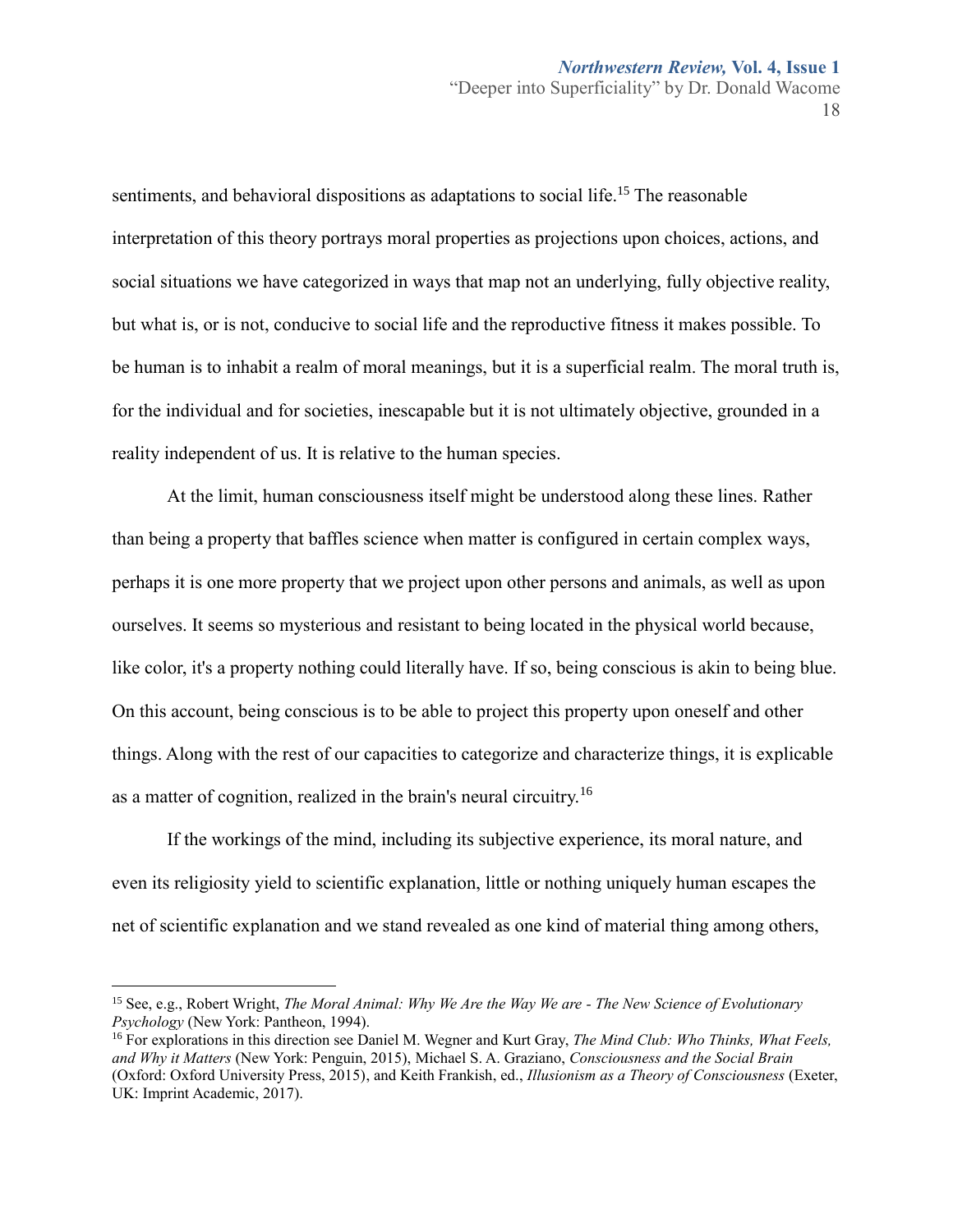made of the same stuff and governed by the same laws as everything else. Old ideas about deep categorical differences between humans and the rest of nature are exposed as illusory.

Finally, at the most basic level, we should note the possibility that time and causation, inescapable features of the world of human experience, are not fundamental features of physical reality. This is, in fact, a widespread view in some quarters.<sup>17</sup> As much as being funny or being blue, they might be superficial, artifacts of our ways of representing a reality that at bottom is unimaginably different from the world as we conceive it, a world we can describe only at a far remove, not in its native language. Our construal of what is may be a very long way from the way things really are.

#### **Irreducibility**

 $\overline{a}$ 

Many on the current scene look to the fact that the human mind cannot be reduced to the workings of the brain as a reason to see ourselves as unique among creatures, even as possessing a kind of transcendence of the material world. I believe this is a mistake. Our irreducibility does nothing to make us special. It is no surrogate for transcendence. It is in fact another reason to acknowledge what Roger Scruton points out in the quotation at the start of this essay: we belong to the world's surface.

A half-century ago, the reductionist project seemed feasible. The brain is the thing that bears mental properties, it is the mind, and the brain is composed of cells, which are composed of molecules, which are composed of atoms, which are composed of the elementary particles of

<sup>17</sup> Plato in the *Timaeus*, and much of the philosophical and theological tradition after him, thought of this world as the "moving image of eternity," temporal 'becoming' in contrast to timeless being. I conjecture that the opposite is closer to truth: created reality is temporal only in a derivative, superficial way and in its nature timeless, unchanging, static, a material image of its Creator, who is ever active, ever changing, always becoming more fully himself.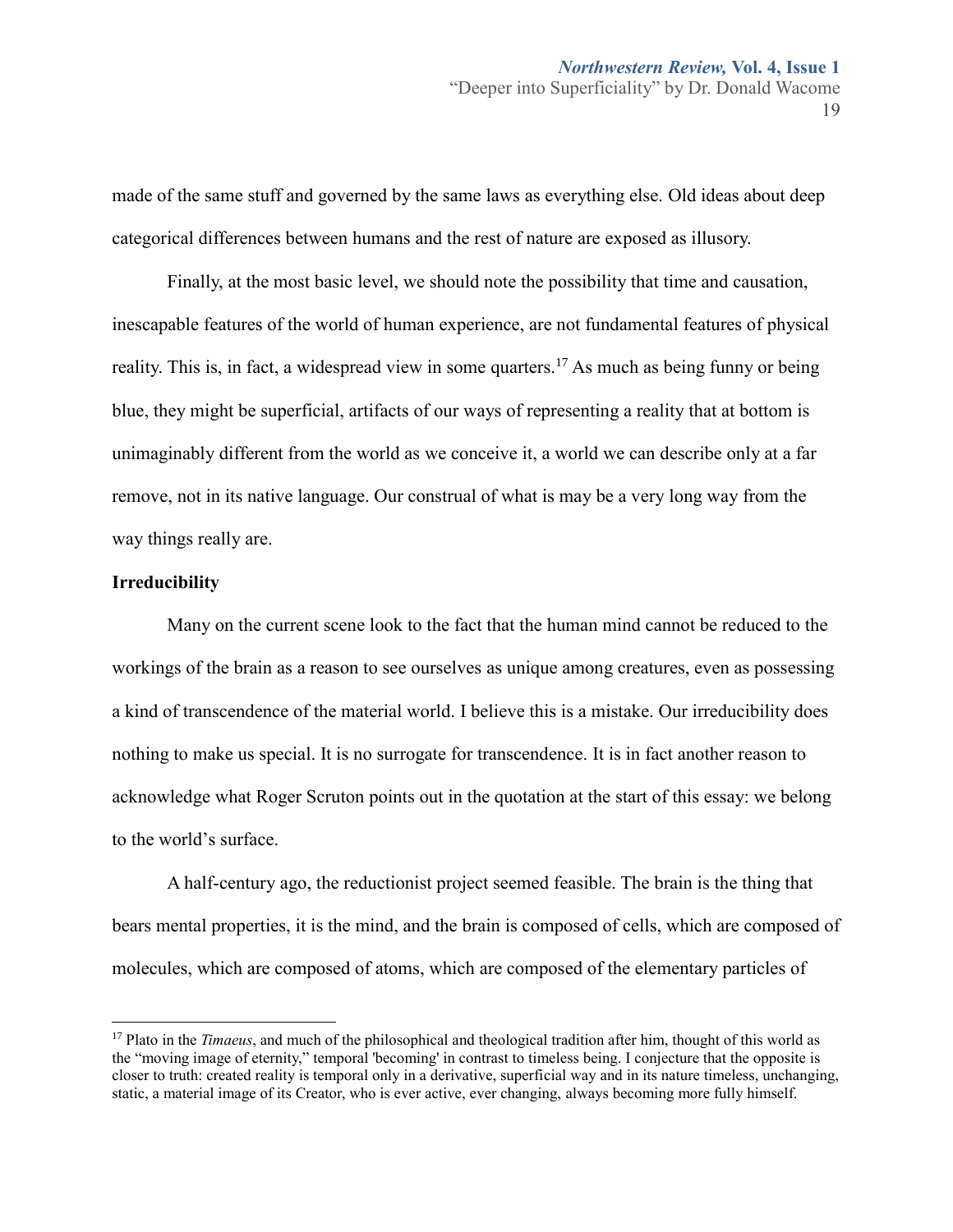basic physics, so, it seemed, we ought to be able to say anything that is true about the mind using only the austere vocabulary of physics. We should be able to replace, say, "Marvin is in pain" with some complicated statement deploying only the concepts and categories of neuroscience. That neuroscientific statement would in turn be replaceable with some even more complicated statement of chemistry. And that chemical truth would, at last, be replaceable with some enormously complex statement using only the austere vocabulary of physics. We should be able to refer to the fact that Marvin is in pain directly referring only to the doings and relations of quarks and electrons. These reductions were, of course, said to be possible only in principle, not in practice, but since the people advocating this grand reductionist project were philosophers, the practical impossibility did not dampen their enthusiasm. What did eventually extinguish the enthusiasm, and the project itself, were rapidly accumulating theoretical objections that were relatively quickly recognized as insurmountable. Beyond the (only qualified) success of the reduction of chemistry to physics, nothing worked. One simple example: if pain is identical to such and such a human brain state, then cats, kangaroos and hypothetical Martians and artificial intelligences cannot be in pain, an implausible implication. Mental concepts like *pain* do not reduce to neuroscience, let alone to basic physics. Pain cannot be defined in terms that refer only to neurons, molecules, atoms, or quarks.

Nowadays many seize on this result to conclude that the human mind must be something unique in the cosmos, not a mere physical thing, not a mere arrangement of the things known to physics, and thus safe from the rising tide of scientific explanation. But this is a mistake. Most of the things in the world share this irreducibility. A particular pizza, for example, is nothing but a particular set of quarks and electrons, yet we cannot define what it is to be a pizza using only the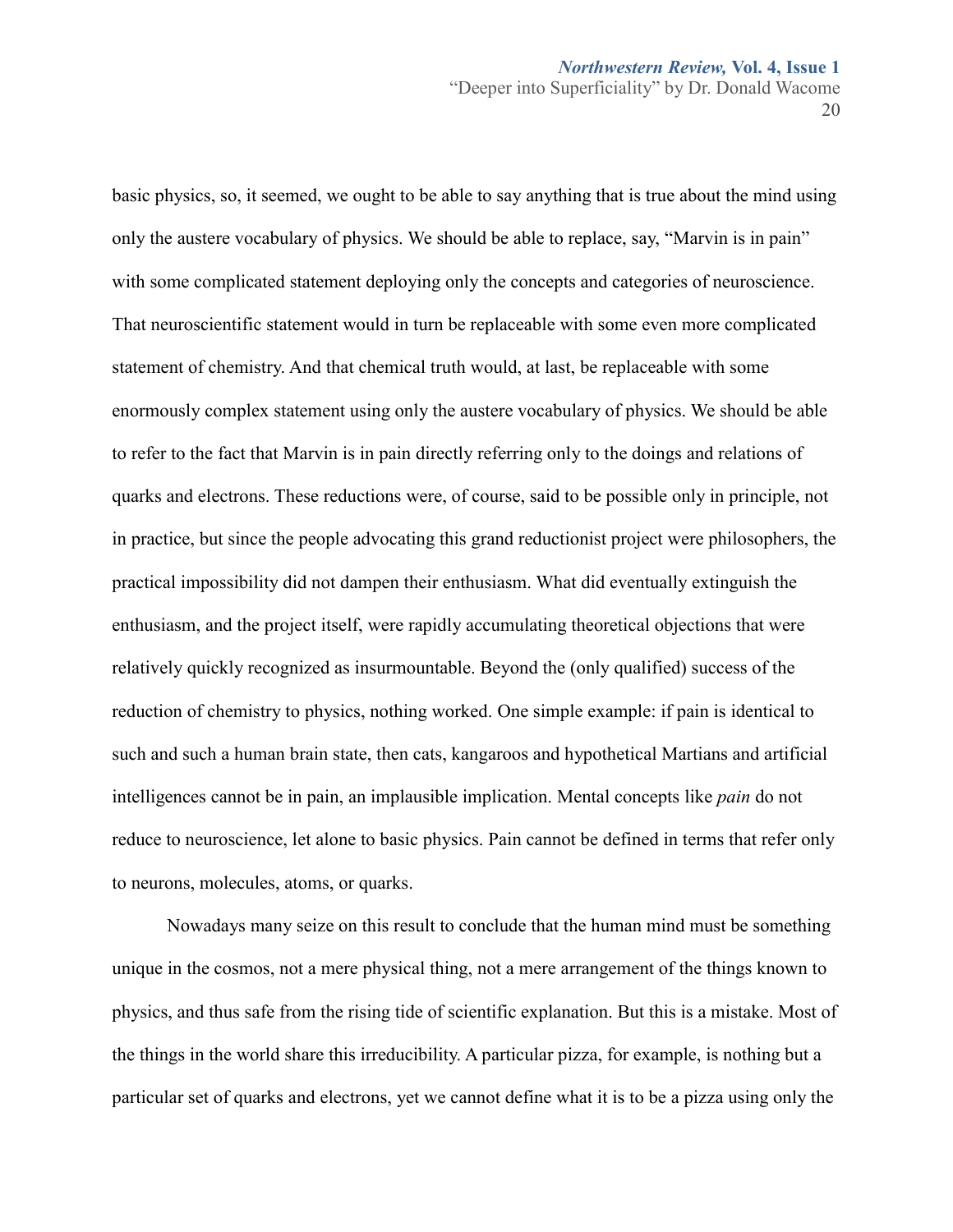concepts and categories of physics.<sup>18</sup> Any number of ways of configuring the elementary physical things gives us a pizza; each is sufficient for a pizza to exist, but none are necessary, for there are too many ways to be a pizza. Pizzas, like minds, are "multiply realizable." There is no smooth mapping of the concept pizza onto the physical world. A pizza is one of the things we get when we assemble some of nature's fundamental constituents—whatever they turn out to be: electrons, quarks, strings, branes, or things we do not know about yet—in certain ways. Pizzas, along with most of what we know and love, belong to the surface of reality. It is not one of the fundamental things. Nor is it even a thing that can be defined in terms of the fundamental things. It exists only as a result of history and accident, a highly contingent and improbable arrangement of the world's basic constituents. Pizzas are superficial, as are the human beings that eat them. Being irreducible makes one ontologically mundane. "Non-reductive materialism" avoids no problems that reductive materialism leads to. Dwelling on irreducibility is not the route to celebrating human uniqueness or to denying that we are nothing but material things.

#### **Embracing Superficiality**

 $\overline{a}$ 

The too familiar hubris of secular humanity notwithstanding, modernity when informed by science has been a course in humility, an ongoing erosion of our pride in what we are, of our sense of categorical superiority, the conceit that we stand above the natural world. Chastened as our self-understanding is, the human difference is not to be denied. Among the created things we know, we are the only persons. We alone exhibit the conjunction of consciousness and intelligence that makes for self-consciousness and thus personhood. Persons alone possess moral

<sup>18</sup> In philosophy talk any pizza is *token-identical* to a particular configuration of atoms, etc., but pizzas are not *typeidentical* to, and thus not *type-reducible* to, the types of physics.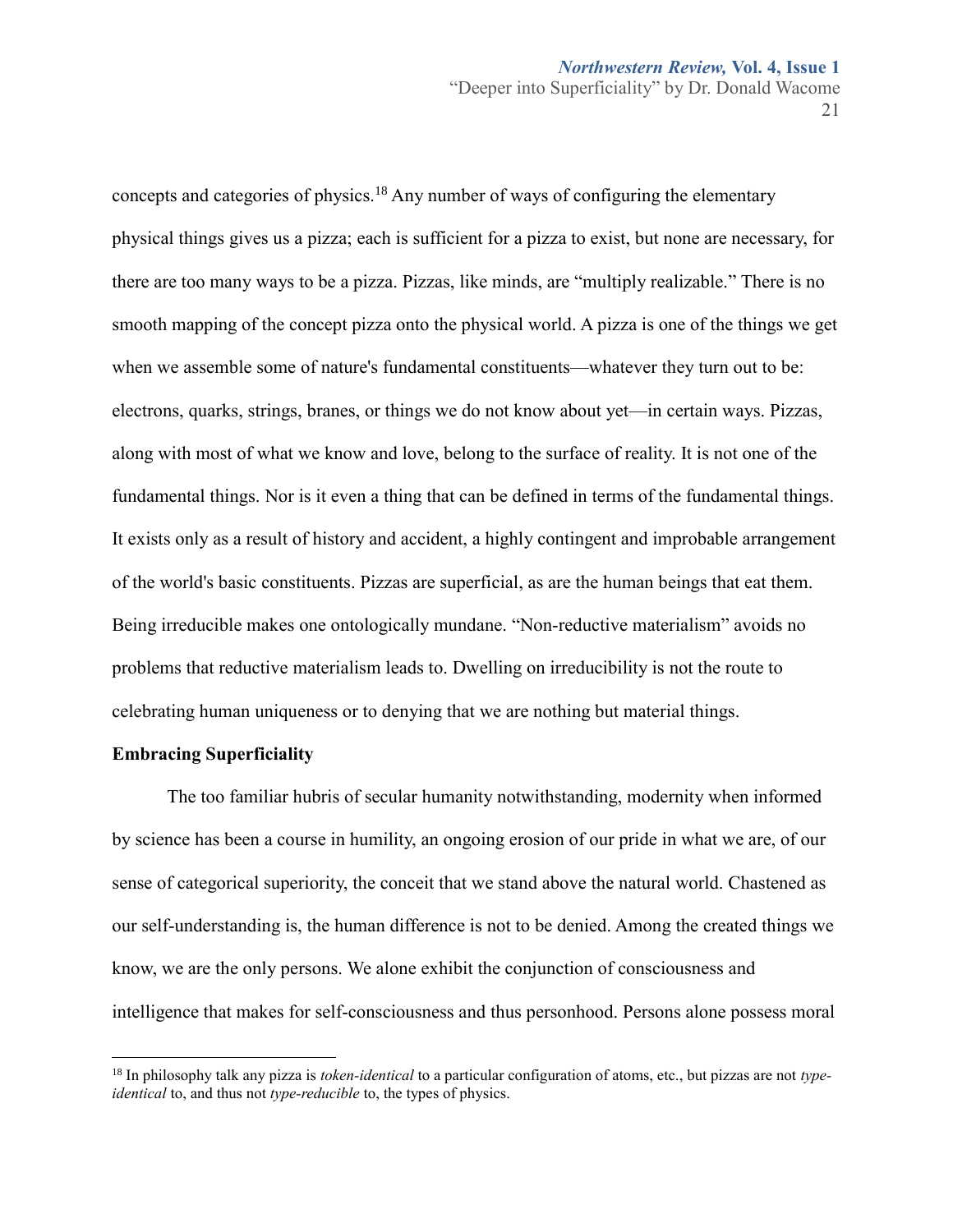22

agency, the freedom and responsibility of the kind available to material beings. We alone possess the power of language that makes possible civilization and with it the science by means of which we can know something of our nature and origins. But all this is to be explained in ordinary, scientific terms, as are the characteristics of all other material things. As impressive as human persons may be, at least to themselves, they exist, and have their consciousness, intelligence, and all that entails, only because the chancy processes of biological evolution have assembled nature's basic constituents in this way. We are material, evolved, contingent things of a rather remarkable sort, but we are material, evolved, contingent things, not something more.

Many find all this either true and tragic or a deplorable falsehood, a denial of our elevated status. Christians in particular may find the image of humankind science delivers as utterly foreign to our confession that we are God's beloved creation, called to serve as his image in creation. In the remainder of this essay, I challenge this response, offering the beginning of a strategy to incorporate the scientific image into a compelling Christian account of human nature and our place in the universe.

The first, and most important, move is to step back from ancient assumptions about how God must have created, and thus what we, and the world, must be like, and to ask the simple question: given God's revealed purposes in creating, how might he have created? A wise creator will, of course, choose means well suited to his ends. In Christian perspective, God's aims in creating are not inscrutable. The Triune God, an everlasting community of loving persons, freely chose to reach beyond himself, bringing into being persons he can invite to share in his ongoing life and work. This need not be God's sole purpose in creating, but it is the one revealed to us in Jesus Christ.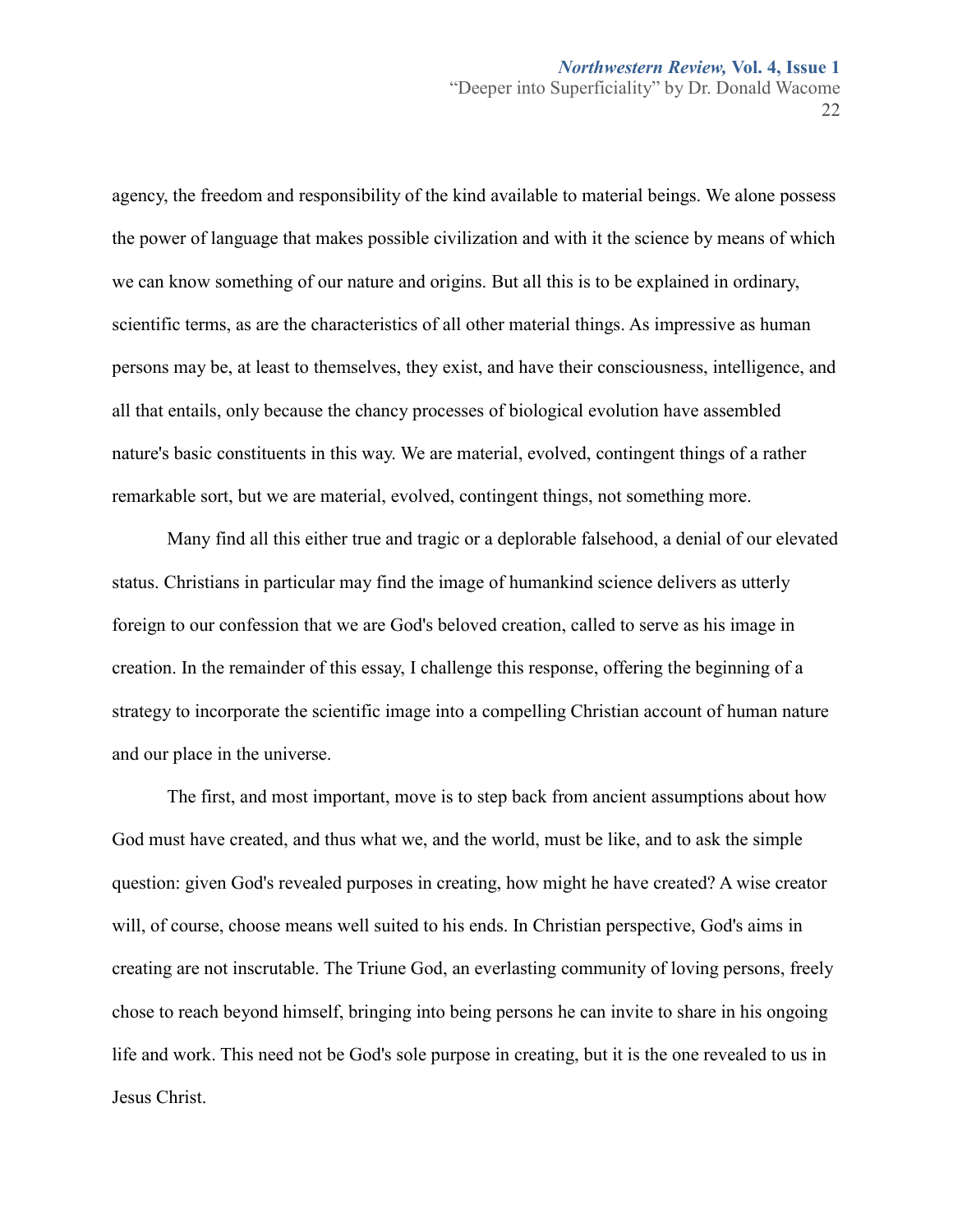Given this divine creative intent, we ask about the most likely means. One possibility is that God would *design* the created persons he calls to fellowship with their Creator. That is, the creatures that exist exist, and have the characteristics they have, because this is what God specifically intended. This could be accomplished either by direct divine action or indirectly, by establishing the world's initial conditions and authoring deterministic laws that guarantee that in due course precisely the persons God intended to exist come into existence. The alternative possibility is that God chose to create persons without designing them. He established the initial conditions and authored laws that are not deterministic, leaving an element of chance in nature's course. Thus, whoever eventually comes about is caused by, but not specifically intended by, God. The created persons' existence answers to God's general intention that there be created persons, but not to a specific intention as to the kind of creatures created.

Assuming God has the power and wisdom to do either, we should conclude that it is far more reasonable to believe that he chose to create persons by chancy means, rather than designing them. A telling analogy is the consideration of prospective human parents and the way they choose to produce a child. Perhaps in the future, thanks to genetic engineering, parents will have the option to design their children. The child thus created will have exactly the characteristics her parents intended her to have. I submit that this method is incompatible with the goal of bringing into existence a person truly distinct from oneself, someone who can freely choose to enter into, and grow in, a personal relationship with the parents. Such a relationship depends upon the child's "psychic distance" from the parent. A designed child would be incapable of conceiving herself fully as a person in her own right, rather than a mere extension of the parent. One can have a genuine personal relation only with the *other*. In Martha Nussbaum's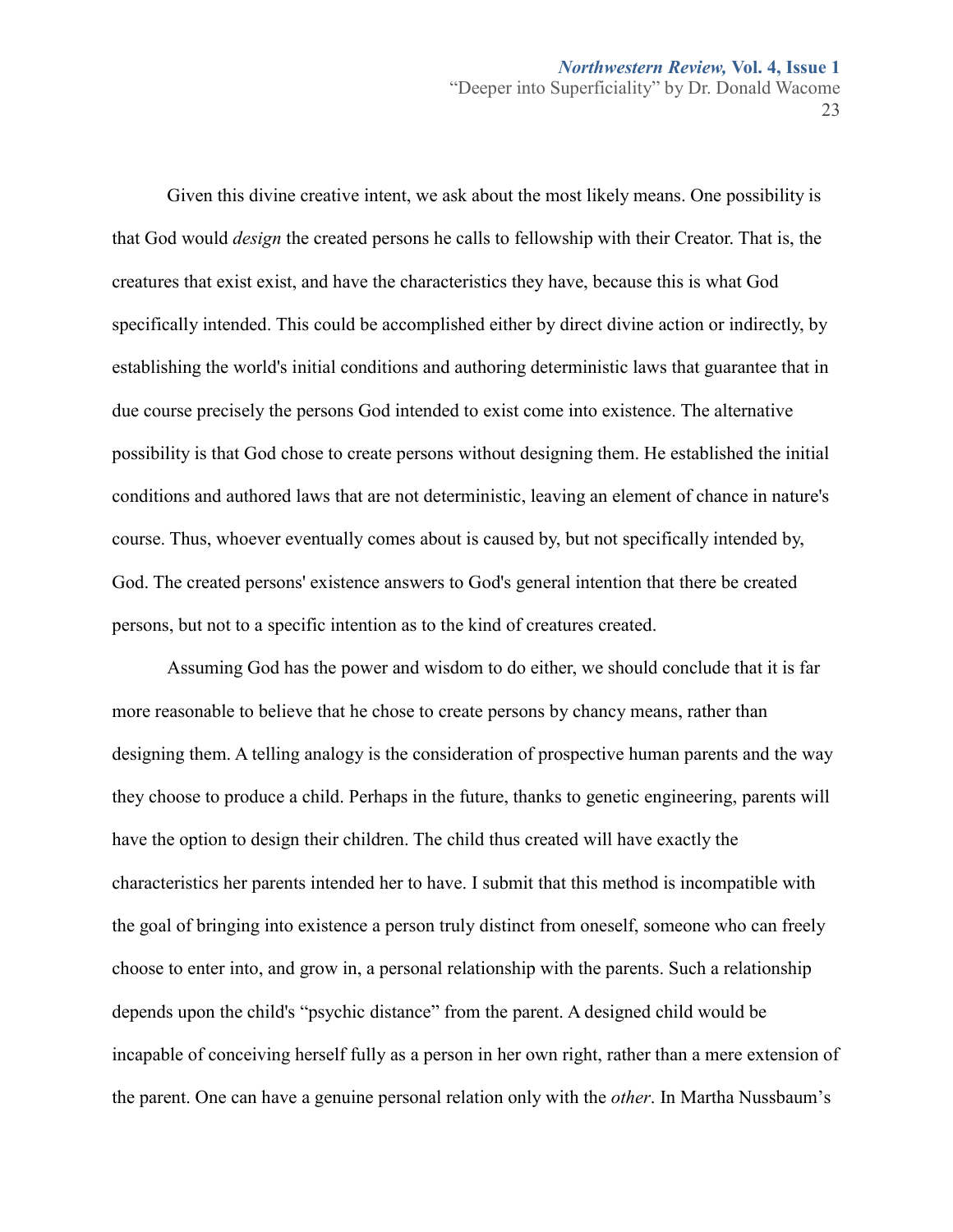words, "Love requires not only the recognition of the object's separateness, but also the wish that this separateness be protected."<sup>19</sup> Persons must be distinct from one another if they are to be in mutual relations of love and trust. Further, on the assumption that the choices a person makes in the course of her life are decisively shaped by her genetic endowment, the designed child has, at best, an impaired freedom.<sup>20</sup> Her reasons for choosing, and the choices she makes, are what her designers intended them to be. A human being's major personality traits, for example, the strength of the disposition to be altruistic, are highly heritable and encoded in the brain's circuitry.<sup>21</sup> Someone who realizes that her altruistic impulses were chosen by her parents is in a state of self-alienation, neither able to identify fully with them or to escape them. No matter how wise and good the parents are, it is not the appropriate way to proceed if their aim is to have a child with whom they can personally interact.

Wise humans might design their homes and maybe even their pets, but they would not design their offspring. They would do things the old fashioned way, switching on the radio for the game and letting nature take its chancy course to whatever surprising results ensue. The wise God who seeks created persons who can be in communion with him would likewise eschew design. If the scientific account of human origins is right, God chose to create us but not to design us. Science confirms our theological expectations. God did not create us by miraculous

<sup>19</sup> Martha Nussbaum, *Upheavals of Thought: The Intelligence of Human Emotions* (Cambridge: Cambridge University Press, 2001), 225.

 $^{20}$  This is dramatically illustrated by the fact that the choices monozygotic twins raised separately make over the course of their lives are more similar than those of fraternal twins raised together.

<sup>21</sup> J. Phillipe Ruston, David W. Fulker, Michael C. Neale, David K. B. Nias, and Hans J. Eysenck, "Altruism and Aggression: The Heritability of Individual Differences," *Journal of Personality and Social Psychology* 50, no. 8 (1986): 1192-1198.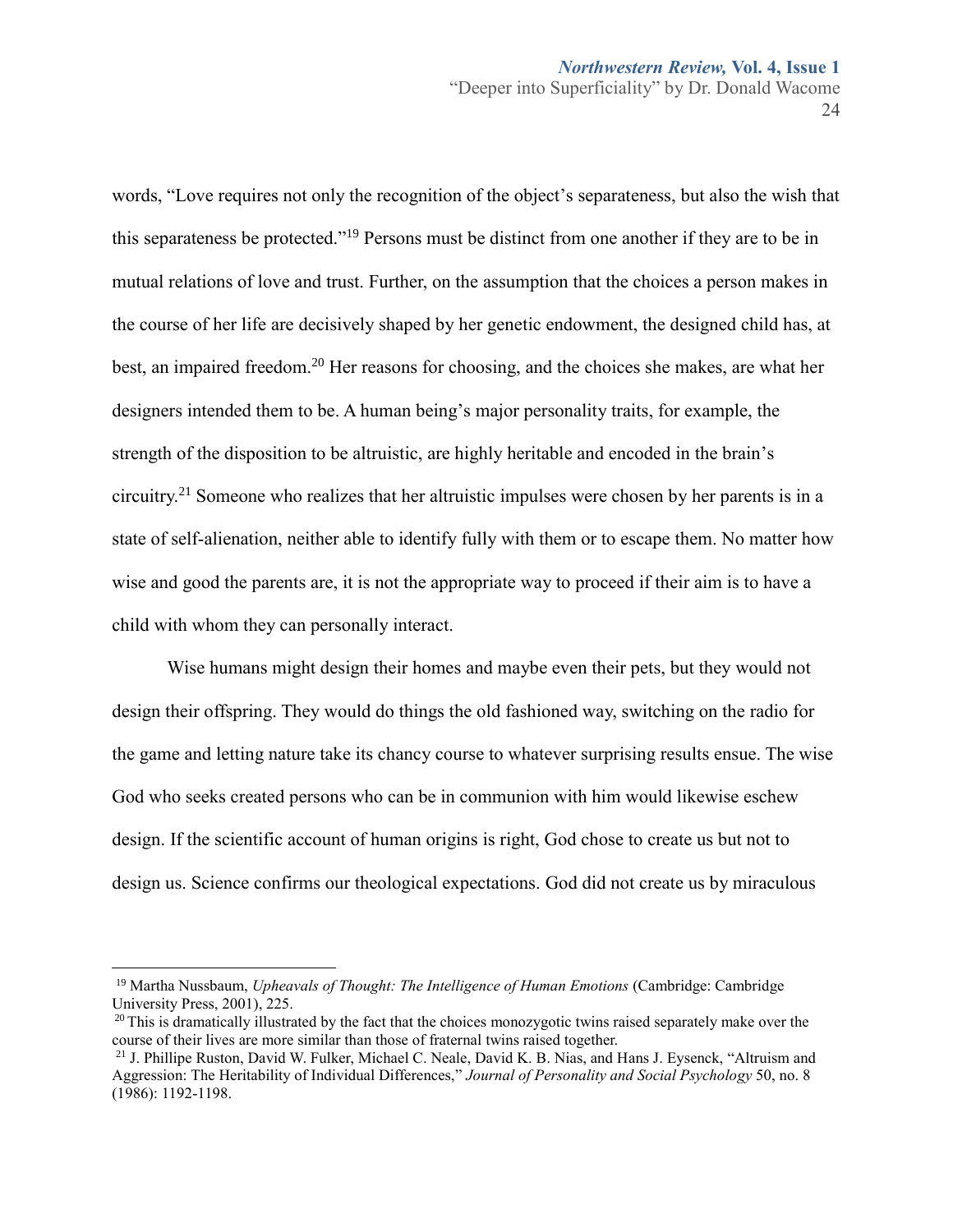25

intervention or by deterministic secondary causation. We are the products of a long, quite improbable, natural process with an only generally intended outcomes: Darwinian natural selection in a world governed by indeterministic fundamental laws. This indicates neither divine non-existence nor divine indifference.<sup>22</sup> It reveals the loving intention that there be persons who are not God, but who can freely receive the vocation of serving as God's image in his creation.<sup>23</sup> If this is true, the longstanding quest for signs of design in the world is misguided. Because it is the creation of the God of the Bible, the God who in abject humility came among us as one of us, not of some imagined generic deity committed to command and control, we should not expect to discover design in nature. The design is found only at the most general level, at the most primeval initial conditions of creation and in the choice of fundamental laws. The products of such a process are, of course, material things, not transcendent beings but part and parcel of the physical world. We are God's, not gods. Contingently and improbably constructed by blind natural processes the Creator devised, we are, as we have seen, creatures that inhabit the shallows of reality. Paradoxically, this very superficiality is the sign of our special status, one due not to the kind of creatures we are but to what our Creator does on our behalf.

To conclude, I will speculate further. As science has invaded the human domain, Christians have been alert to the possibility of ignoring, denying, or undermining what is special about humans, to the risk of regarding us as more like animals and less like God than we really

 $^{22}$  Nor is it deistic, as some might suppose. God refrains from controlling the processes that bring persons into existence because his aim is to intimately involve himself in their lives.

<sup>&</sup>lt;sup>23</sup> In accord with most recent scholarship, I assume that the idea of our being made in the image of God has to do with our vocation to represent God in creation, not with any real or imagined similarity to God. Of course, this presupposes that human beings do resemble God in some ways; presumably only a person can hear and respond to God's call, although the ways in which human beings are persons is radically different than the way God is a person.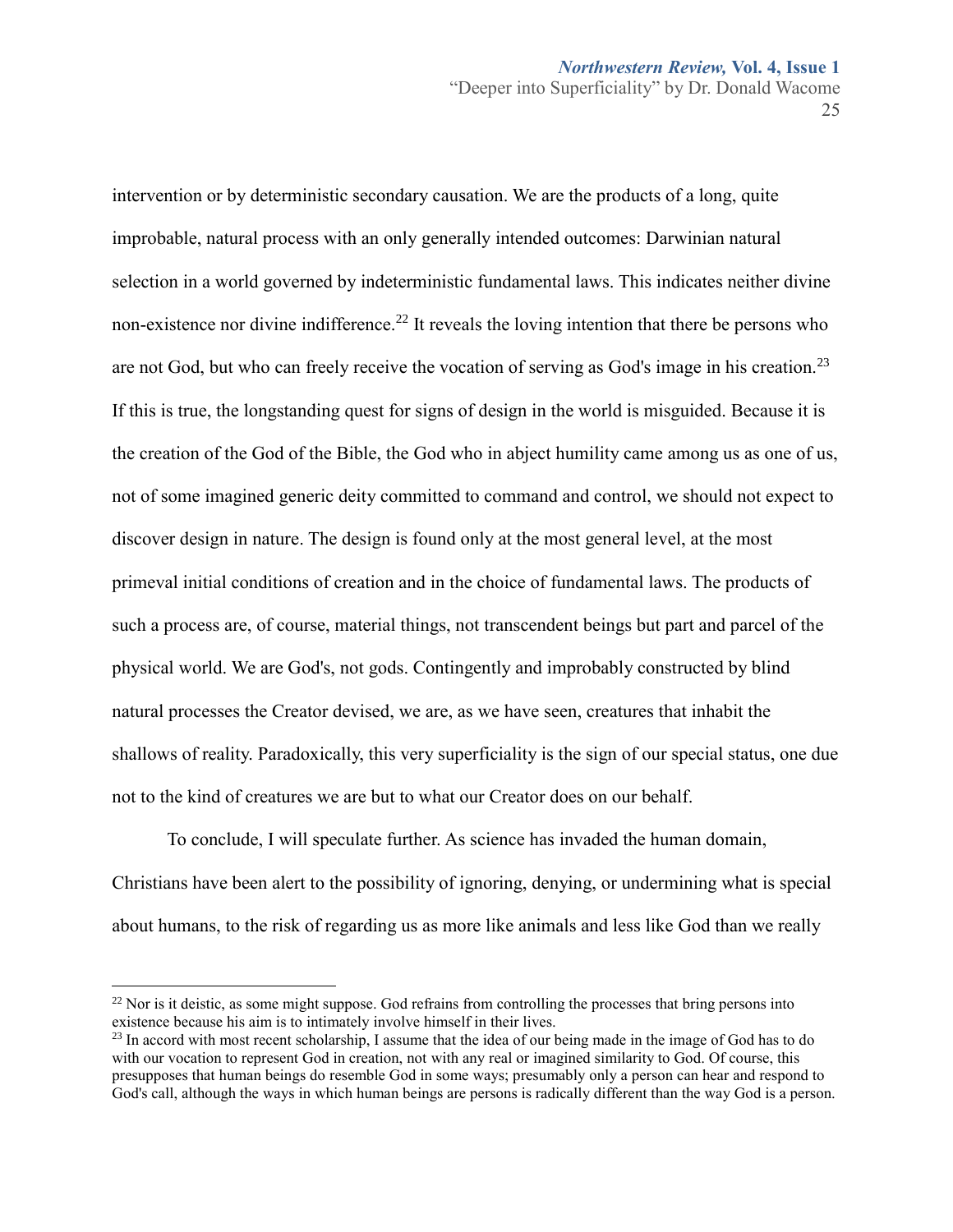are.<sup>24</sup> Such concerns are sometimes in order. However, the concern more deeply rooted in the biblical tradition is the danger of human pride. The primal temptation was not to be more like the animals, but to be like God (or gods); it was to deny our status as creatures. We are more likely to foolishly compliment ourselves than to adopt too low an estimation of what we are. The tradition, both Christian and secular, has thought of humanity as the crown of creation, the most impressive of God's creatures. In light of how our Creator has revealed himself, we should have doubts about this.

God did not have to create; he would have been no less good had he not created. But he freely chose to create and to bring into being persons other than himself. This reaching out to the other manifests the fact that God is love. God's creating persons distinct from himself is not necessitated by his nature, but it is profoundly in keeping with it. The biblical witness deepens this, portraying God as not just graciously reaching out the other, but reaching down as far as he can. Those God calls have no reason to imagine they are especially worthy, elect in virtue of their merit, moral, metaphysical, or whatever. On the contrary, the God we encounter in Scripture reaches down to the last and least. He exalts the lowly. Consider the remarkable text (Deuteronomy 7:7) in which God deflates Israel's pride at being his elect people, advising that he chose them not because they were a great, but the least, of nations. This manifestation of God's character extends onward: you and I are privileged to bear witness in faith to the God who was in Christ not because we deserve this high honor; it is a gift given with rather shocking disregard of our merits, if we have any. And, I suspect, it extends backward to creation: God chose

<sup>24</sup> C. S. Lewis is a familiar example in, e.g., *That Hideous Strength* and *The Abolition of Man*.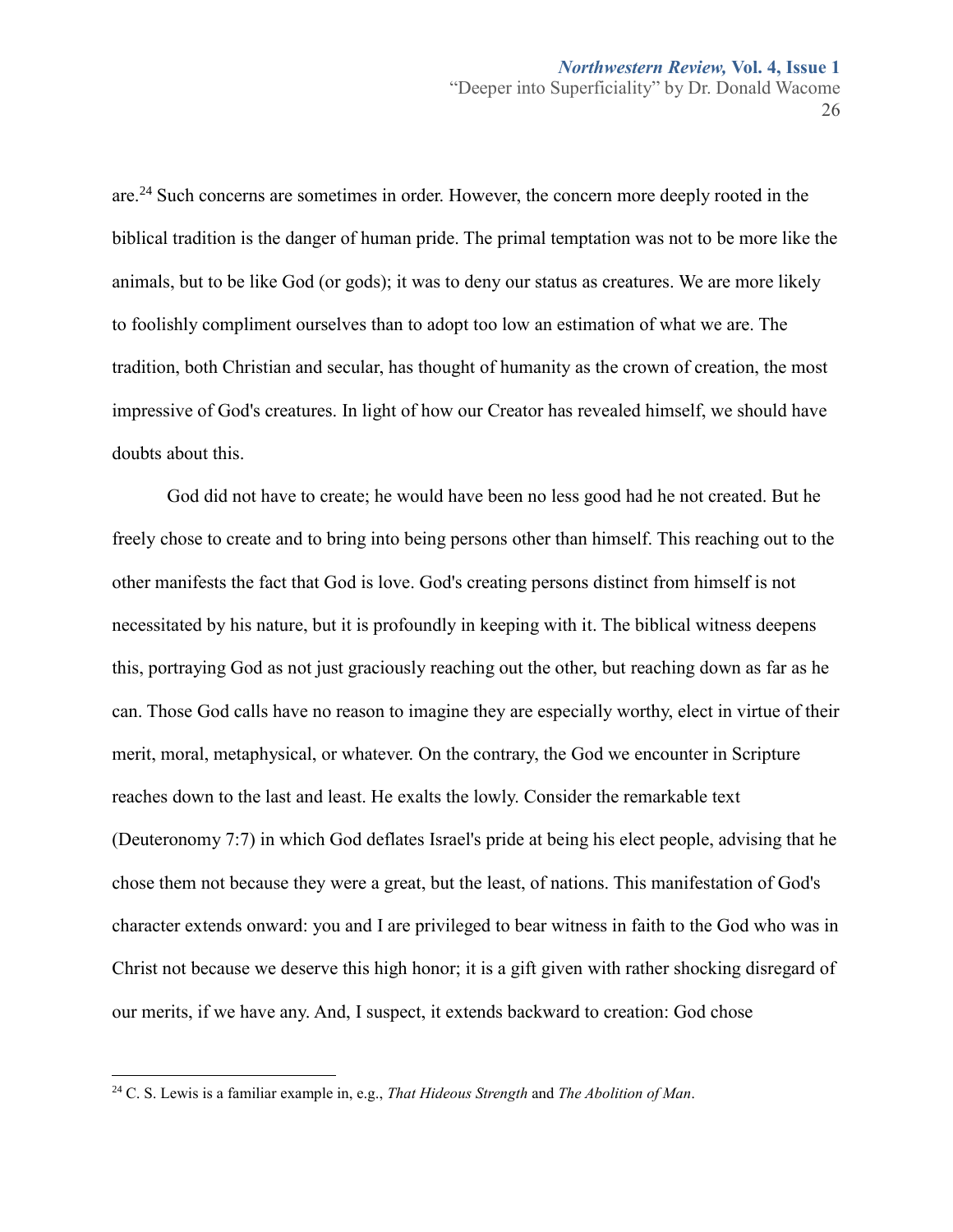humankind to be his image, to be his witness in the world and to share in his work, not because we are the greatest of creatures, but because we were as far down as he could reach.

There were probably other options. God's creation having given rise to exactly one kind of personal creature is too close to none. The laws and original state of the creation would have made inevitable many persons of many kinds. Given that we are the ones God called as his image we should infer not our superiority among creatures but the opposite. Humans may be the Israel of the universe. A proper Christian humility sees our vocation as *imago Dei* not as a sign of our superiority, of some similarity to God, but of our being the most problematic of created persons. The universe might be replete with better, wiser, more deserving created persons that God passed over in electing humans as his image. We might be as close as anyone can get to the boundary between what is and is not a person.<sup>25</sup> This, at least, could explain a lot. Eliciting free and genuine response to God's call from the likes of us might be a prolonged and costly undertaking. It might even require that God, always having intended to become Incarnate, at last delivers these wayward creatures by letting them do their worst, subjecting him to a humiliating death as punishment for blasphemy and sedition for challenging their virtue, pride, and power. It might mean that while God could have been the incarnate king from the beginning, he willingly became the crucified savior. God reaches down to the very depths of hell to reclaim the creatures he loves. In this alone, not in the kind of things we are, lies the glory of being human. Daniel Dennett is right to point out that we are not privileged in the way our traditional image of

<sup>&</sup>lt;sup>25</sup> Technically, humans can be regarded as the third species of chimpanzee, along with the bonobos and common chimps. Only a relatively small number of (mostly regulatory) genes separate us from creatures who are a lot like us yet not persons.